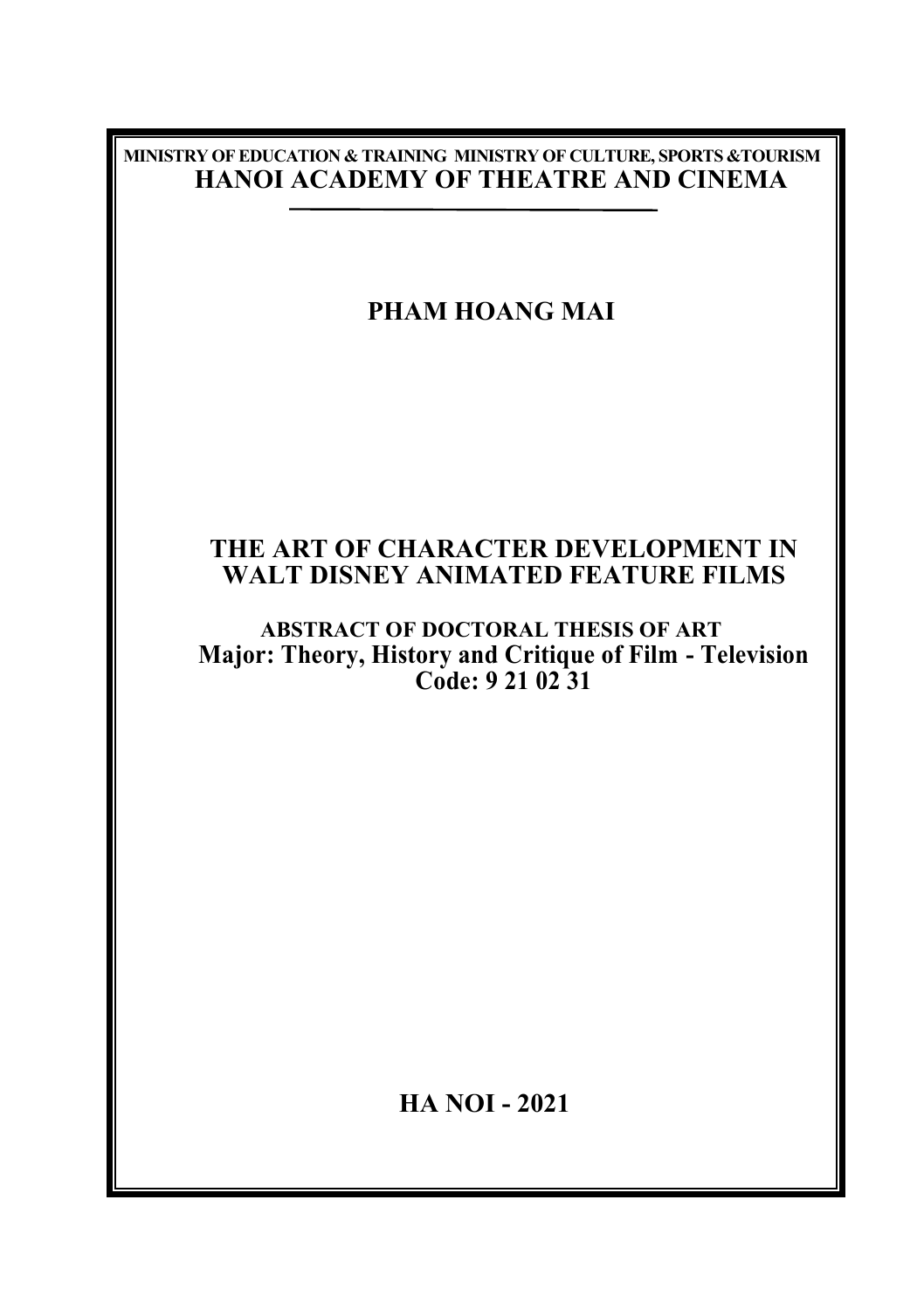## **The research has been completed at: HANOI ACADEMY OF THEATRE AND CINEMA**

## **Instructors: Asso Prof. Hoang Tran Doan Asso Prof. Tran Duy Hinh**

The thesis is presented at the Thesis Assessment Asembly of Hanoi Academy of Theatre and Cinema. *At: ……, ………2021*

**The thesis can be found at:** - **Vietnam National Library** - **Library of Hanoi Academy of Theatre and Cinema**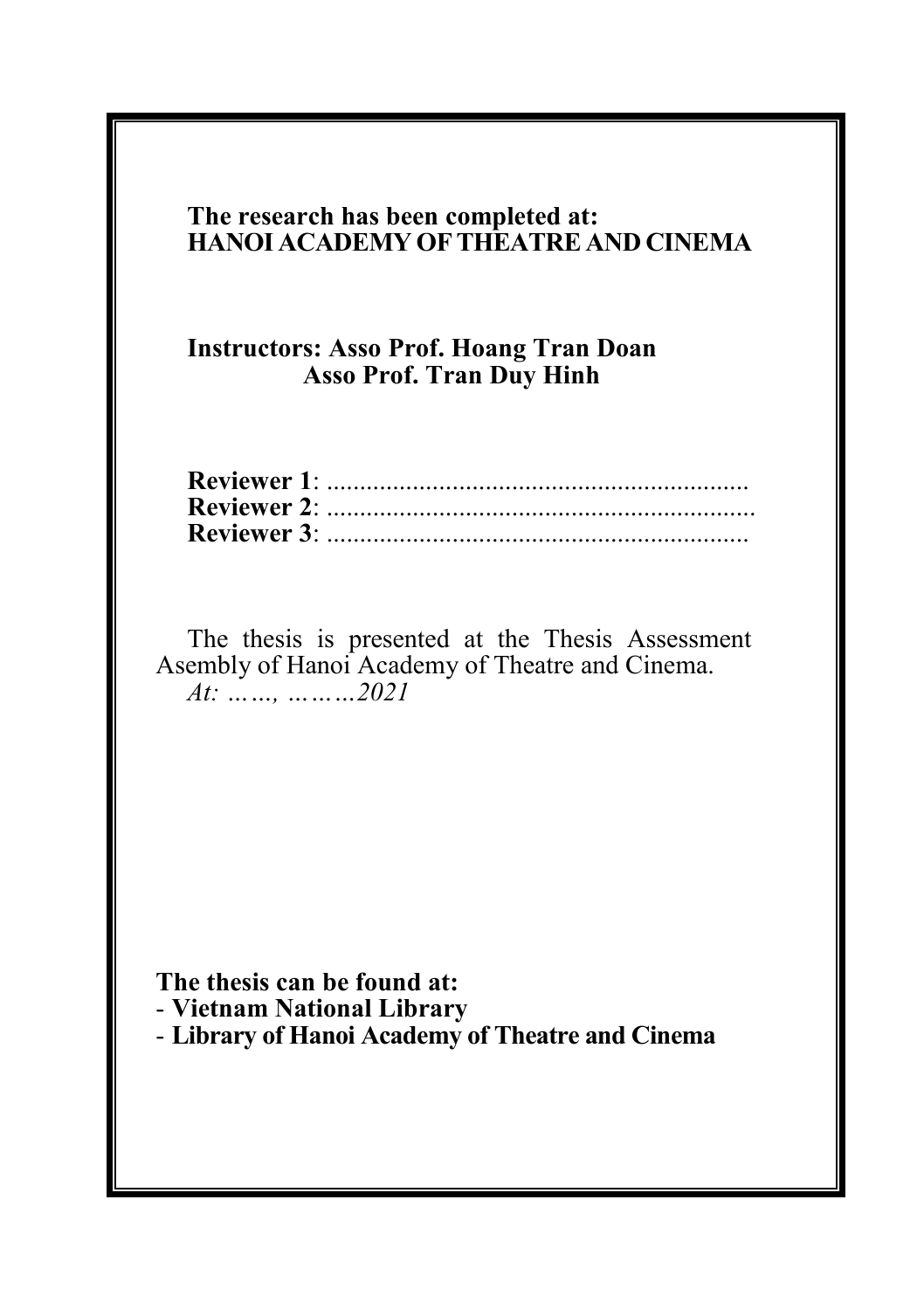#### **INTRODUCTION**

#### **1. Reasons for choosing topic**

Walt Disney is a Hollywood legend. He is the "father" of the renowned Mickey Mouse. He was not only a well-known painter and the founder of Walt Disney Film Studios, one of the major Hollywood film production companies, but also the inventor of amusement parks such as *Disney Land*, *Wonderland*, a place that inspires the dreams and imaginations of generations of children worldwide.

From a tiny film studio founded in October 1923 to the present day, Walt Disney is considered the world's greatest multimedia entertainment corporation, with more than ten entertainment divisions and seven television networks, with a revenue of \$65.39 billion (in 2020)[113]. Walt Disney's films, which span the decades from the primetime era with hand-drawn black and white Mickey Mouse to the digital era with blockbusters such as Frozen costing hundreds of millions of dollars (*Frozen*, 2013), are cinematic works of both artistic value (won numerous prestigious film awards such as the *Academy Award*) and great appeal to viewers, particularly young viewers (checked for proof of box office revenue). Not restricted to the United States, Walt Disney's animated films have been distributed and enjoyed popularity in several nations with diverse cultures, ranging from the United Kingdom, France, and Germany to Japan, Korea, and Vietnam.... Walt Disney films are fairy tales that have influenced many generations of children and adults throughout their childhoods, and particularly, the animated characters that Disney created have become classics, with a life beyond the movies. Along with iconic characters such as Mickey Mouse and Donald Duck, feature animated films throughout Disney's history have established an "empire" of *Disney Princess*, who fascinate children of all ages worldwide, whether it's Snow White, who turns 80 this year, or the new Moana princess, who debuted in 2016. One may argue that the characters' attractiveness is a necessary component of the Disney animated feature films' success. Apart from the "superior" filmmaking skills, there are outstanding screenplays and memorable characters. These are the critical aspects that contribute to Walt Disney's position as the world's premier animated series, with a strong vitality and global reach.

Thus, the issue arises as to why the characters in Walt Disney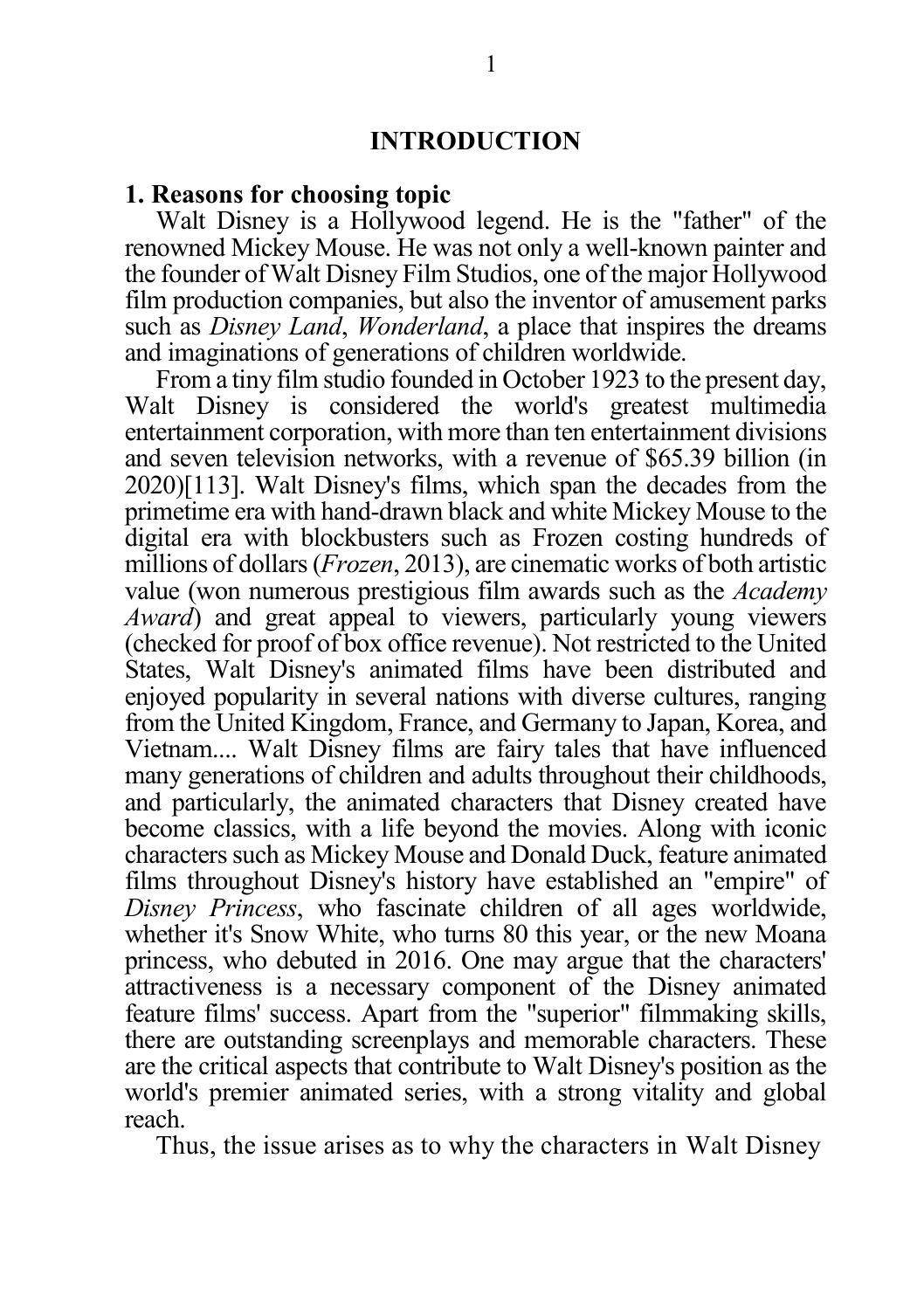animated feature films have such a powerful and enthralling appeal to both children and adults.

To address the above subject, the PhD student selected to conduct research and write a thesis on *The Art of Character Development in Walt Disney Animated Feature Films*. On the hand, understanding, assessing, and evaluating the characteristics that contribute to the allure of The art of character development in Disney animated films; on the other hand, systematizing some fundamental and necessary "recipes" for creating Disney-style cinematic characters. Finally, I believe that my research can be beneficial in assisting some young Vietnamese animators in the future in creating and developing the country's animated feature films.

#### **2. Purpose of the research**

- Acquire, analyze, evaluate, and systematize knowledge of the art of character development in Disney animated features.

- Make suggestions for the development and production of Vietnamese animation characters in order to make them more comprehensive and appealing.

#### **3. The object of the research**

The research is focused on "The Art of Character Development in Walt Disney Animated Feature Films" as evidenced by the following: Character types and functions; Personality and behaviors; and Expression through acting. All of these features are woven into the narratives of Disney's animated feature films, which are based on myths, folktales, and fairy tales.

#### **4. Research scope**

The study focuses on the art of character development in the Walt Disney animated feature films, as seen through some typical Disney animated feature films from each period:

- The period when when Walt Disney was actively involved in film directing and production. (1930-1967);

- The Disney Renaissance (1989-1999);

- The Revival Era (from 2010 to present);

- Some Vietnamese animations based on scripts adapted from short stories or fairy tales.

#### **5. Theoretical basis of the research**

The following theories were used in this research: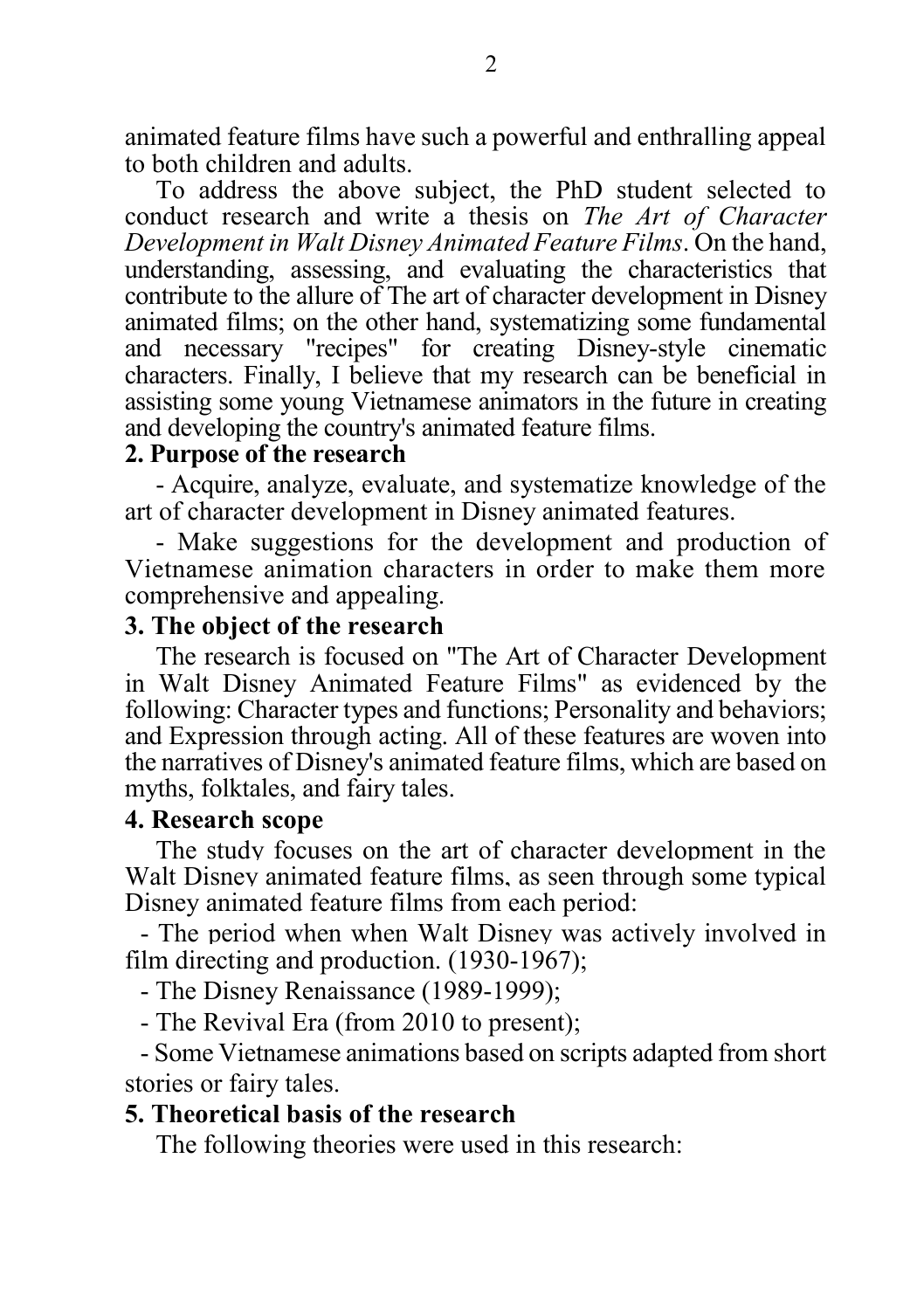5.1. The Theory of Character

5.2. Acting Theories for Animated Characters

5.3. A few cinematic theories: Cognitive film theory; Screenplay adaptation theory; cinema narrative theory.

### **6. Research questions and hypotheses**

6.1. Research question

How are the characters in Walt Disney animated feature films developed, and what features do they have that appeal to both children and adults?

6.2. Research hypothesis

- Walt Disney animated feature film characters are created and developed through script adaptation, cinematic storytelling, characterization techniques, and a seamless blend of cinematic language.

- The characters are derived from fairy tales, mythology, and folklore to fit the period and to convey clear ideas and meanings.

## **7. Tasks of Research**

7.1. Systematize some theoretical concerns with character development

in literature and film, character development, screenplay adaptation, and cinematic narration style... On this foundation was built aTheore-

tical system of tools for investigating, analyzing, and clarifying the art of character development in Walt Disney animated feature films.

7.2. Identify the art of character development in Disney animated feature films that are based on myths, folklore, or fairy tales, as well as the style of narration..

7.3. Appreciate the art of character development in Walt Disney animated feature films for its ingenuity and success. As a result, character development in Vietnam animated films is evaluated and identified.

### **8. Research Methods**

8.1. Method of interdisciplinary research (theory of film history, film theory, literary theory, aesthetics, culturology, psychology...). This technique provides the PhD student with an overview of the art of character development in Walt Disney animated feature films.

8.2. Methods of comparative research. The author can analyze and demonstrate the innovation in the art of building and developing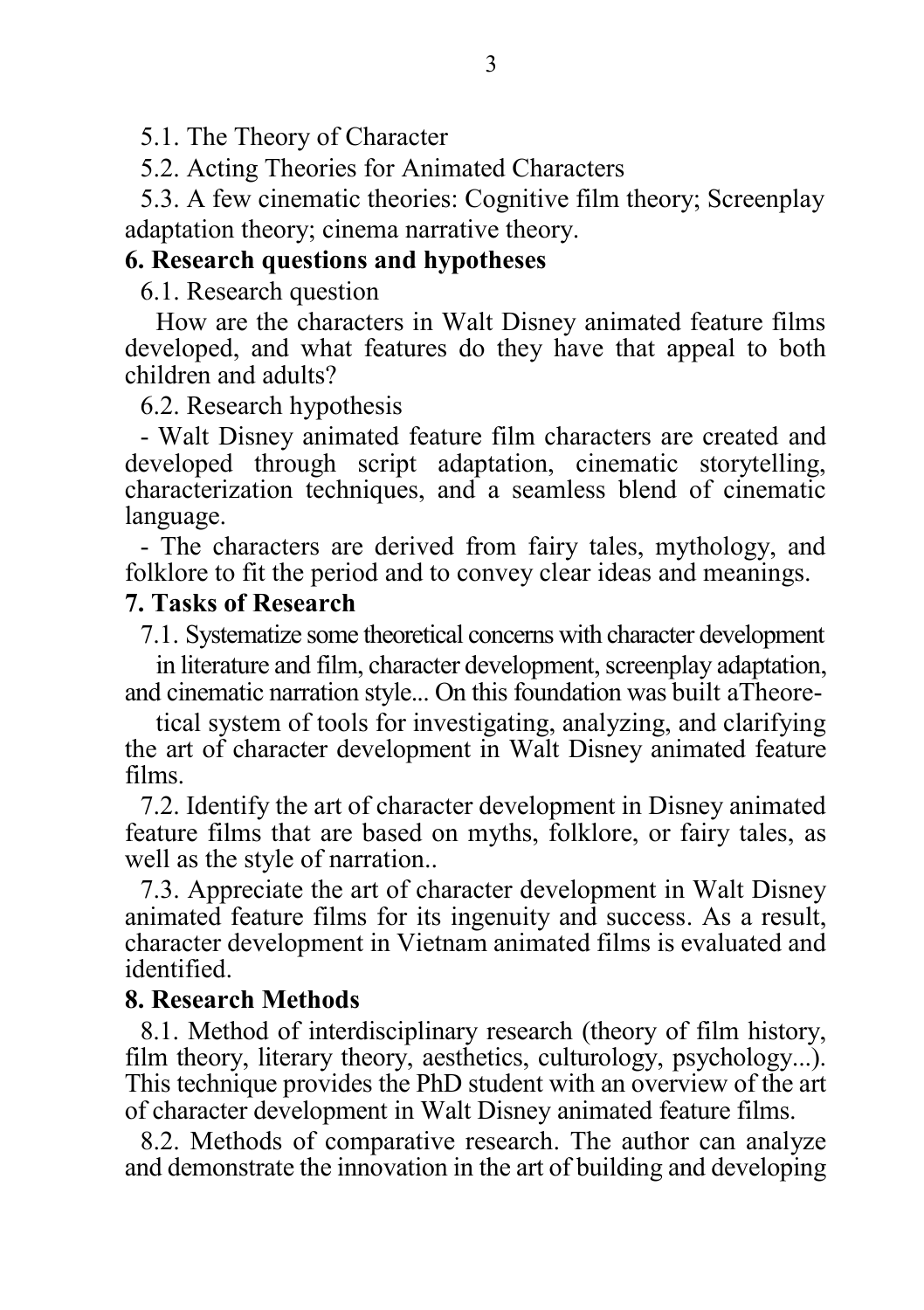Walt Disney animated feature film characters by comparing archetypal literary characters from fairy tales, mythologies, and so on with those in the adapted script.

8.3. Searching for documents, reading, and viewing movies are examples of specific research activities. Other research operations include assessing, synthesizing, and generalizing the concerns related to the topic.

## **9. The scientific and practical significance of the thesis**

9.1. Scientific significance

- Systematization of some cinematic theoretical issues concerning the of animated characters and their expression through film narration, climax, conflicted, dramatic story told through an adaptation of the original myths, folklore, or fairy tales by generally faithful screen.

- Identify some effective techniques for developing several animated characters in Walt Disney Animated feature films.

9.2. Practical significance

The thesis's research findings can be utilized as a guide for developing and expressing movie characters in general, and animated characters in particular, for composition, teaching, and learning at film schools and other animation production companies.

### **10. Dissertation layout**

The thesis content is divided into three chapters and includes an introduction, research overview, conclusions, references, and a list of published works connected to the thesis.

### **Chapter 1: Theoretical basis of the study**

The major purpose is to provide a theoretical framework for character study and thesis work, as well as other connected topics.

## **Chapter 2: Walt Disney animated feature film characters, from fairy tales and literature to the screen**

The purpose of this chapter is to evaluate the art of character development in Walt Disney animated feature films that adapted from fairy tales and literature, based on character theories in literature, theater, and cinema.

### **Chapter 3: Creations and successes in the art of character development in Walt Disney animated feature films**

The chapter's main content is to offer evaluations of the success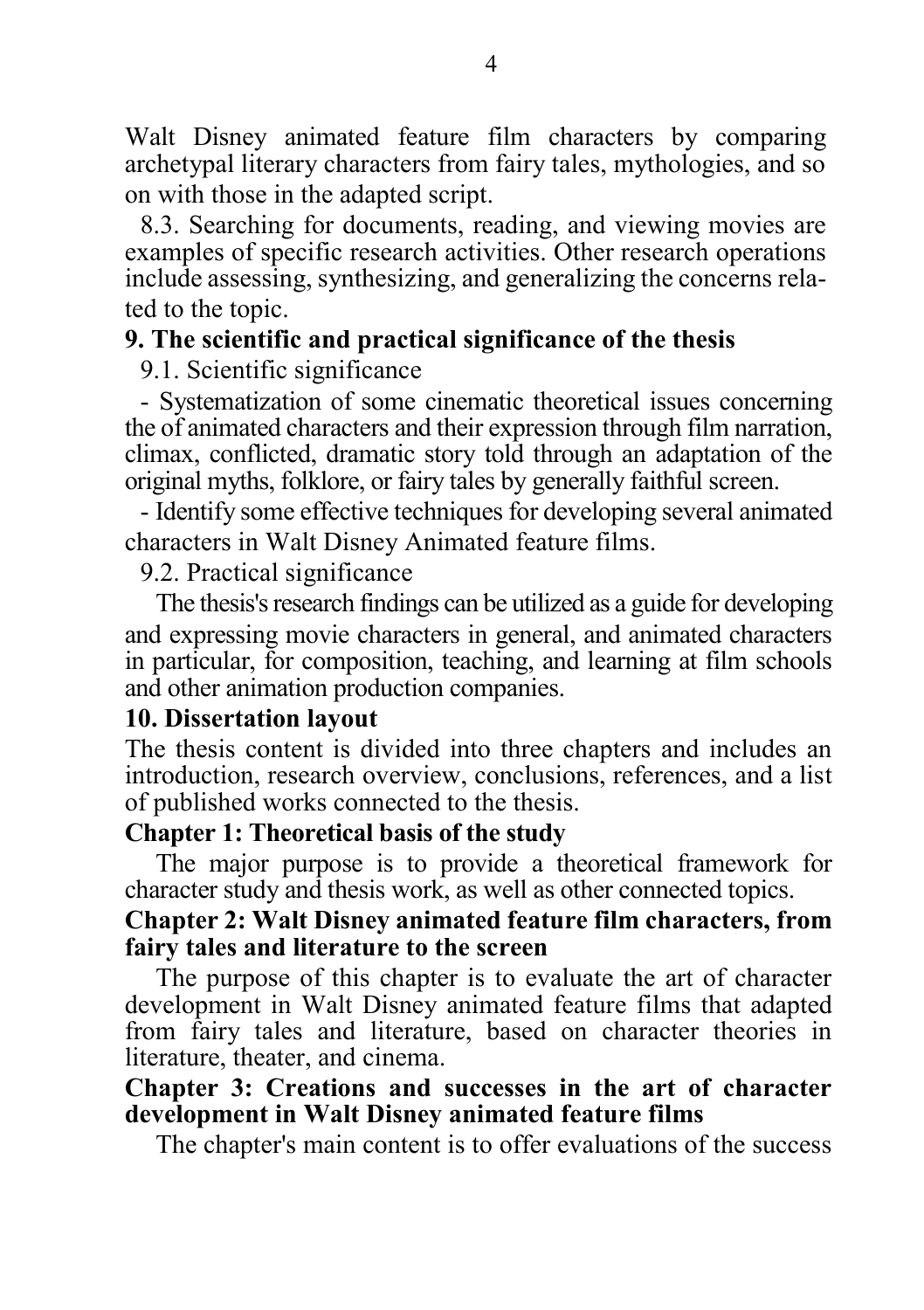in developing Walt Disney animated feature film characters, as well as some comments on character development in Vietnamese cartoons.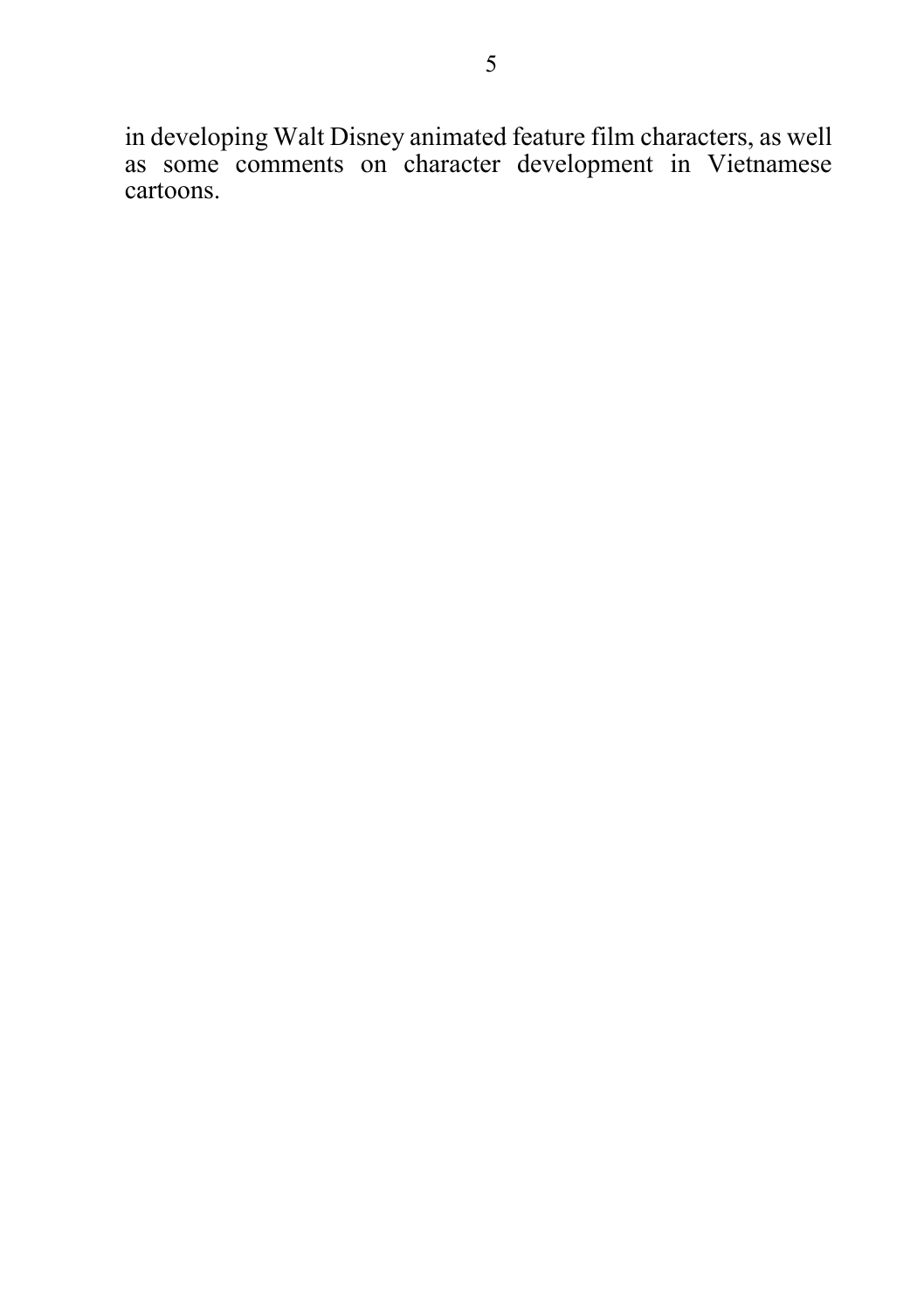#### **OVERVIEW OF THE RESEARCH REVIEW**

#### **1. A collection of documents on character theory, animated character acting, film narration theory, and screenplay adaptation**

-The book *Characters in Fictional Worlds: Understanding Imaginary Beings in Literature, Film, and Other Media* edited by researchers Jens Eder, Fotis Jannidis and Ralf Schneider [56] discusses the fundamental theory of literary characters, cinematic characters, and media forms in the fictitious world of art.

- The character research by Fotis Jannidis: *Character: The Living Hanbook of Narratology*[49] verified that the term "character" is used to refer to participants in tale worlds created by various media, as opposed to "persons" as humans in the real world.

- Jens Eder's study: C*haracters in Film: Fundamentals of Image Analysis(Die Figur im Film: Grundlagen der Figurenanalyse*) [54] seeks to discover a common pattern for assessing and comprehending the film's characters.

- Theory of Film Narration (also known as Narrative Theory for Literature) works such as Theory of artistic point of view of scholars Robert Scholes and Robert Kellogg [20]; book *Reading People, Reading Plot: Character Progression and The Interpretation of Narrative* [52] by critical theorist James Phelan; or David Bordwell's *Narration in the Fiction Film* [44] – introducing the narrative styles in film, the different conceptions of the theory of narrative theorists and critics like Vladimir Propp, Todorov, Gospel, etc...

- Because Disney Animated Feature Films are primarily based on adapted scripts from fairy tales, legends, short stories, and so on, there are also essential for theoretical, critical, and research works on transformation, such as George Bluestone's *Novel into Film* [50] or Vladimir Propp's *Morphology of the Folk Tale* [81].

- Character acting with the famous works of Konstantin Stanilavski (*Creating the role* [65], *Preparing the actors* [66], *Character building* [67]); Ed Hooks' *Animator Acting*, [48]) and Jason Kennedy's *Character Acting: A Case for Better Animation Reference* [53] is another factor that cannot be overlooked in order to create outstanding characters.

- In addition, there are a number of books on character theory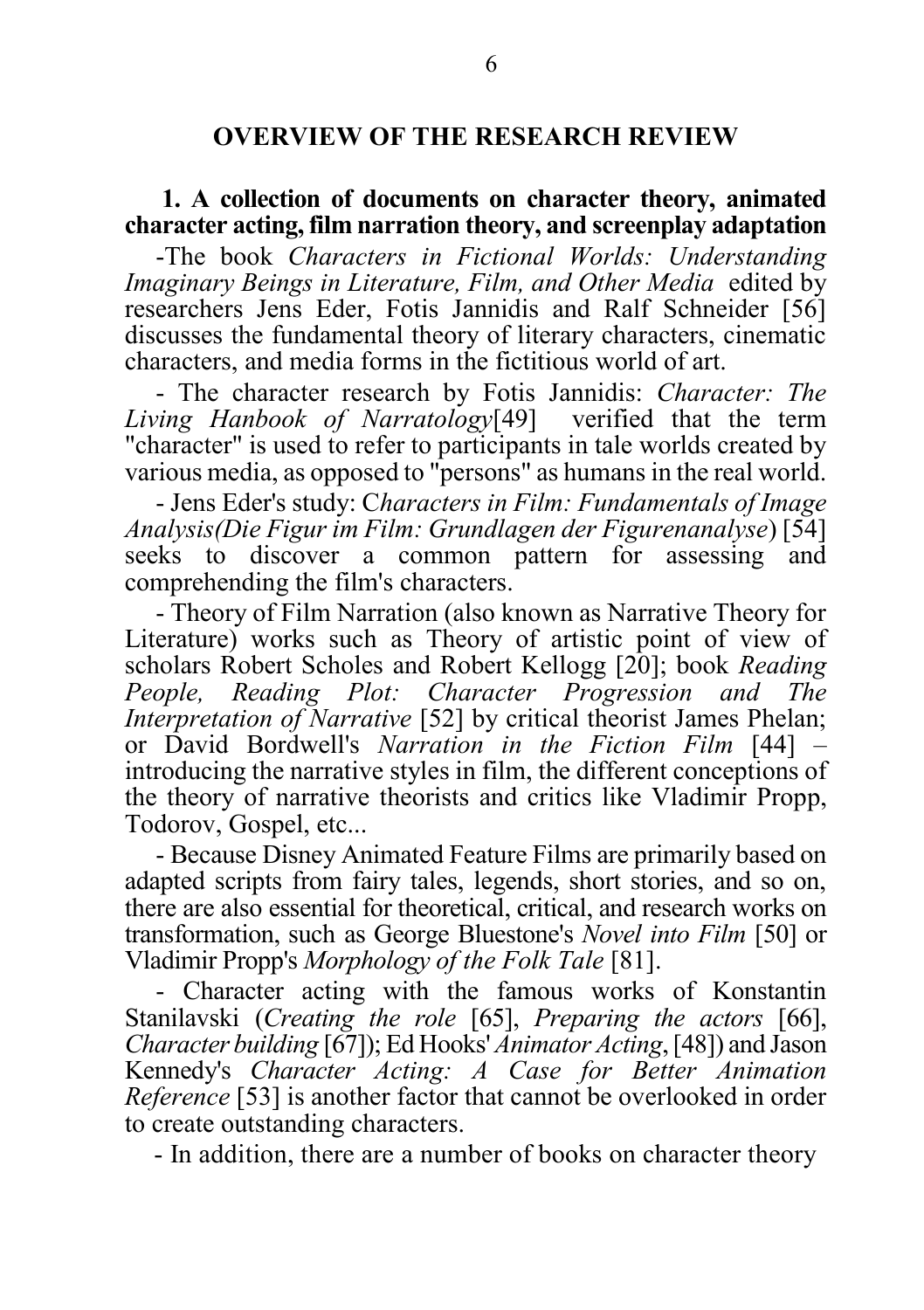and theoretical issues concerning Vietnamese movie characters, such as *Theory of the Drama* [21] by Tat Thang; *Theoretical issues of Screenplay* [23], by author Doan Minh Tuan; *Narratology: From Classic to Post-Classic* by author Tran Dinh Su [19]...

#### **2. A collection of documentary about Walt Disney's animated feature film characters**

- *Good Girls and Wicked Witches: Women in Disney's Feature Animation* [34] and *Handsome Heroes and Vile Villains: Masculinity in Disney's Feature Films* [35] are two books by author Amy M. Davis about gender theory in Disney animated feature films.

- The book series collects research and criticism works on Walt Disney characters in such areas as race, ethnicity, gender, sexuality, and so on. For example, the book *The Curse of Masculiniti" from Mouse to Mermaid: The Politics of Film, Gender, and Cult*ure [39] edited by Bell Elizabeth, Haas Lynda, and Sells Laurra. *Diversity in Disney Films: Critical Essays on Race, Ethnicity, Gender, Sexuality, and Disability* [57], edited by Johnson Cheu, among others...

- Scholar Jack Zipes' studies on fairy tales and folk stories; *Walt Disney: From Reader to Storyteller* [63], edited by authors Kathy Merlock Jackson and Mark I. West... and a smattering of research works by students, PhD students, analytical essays on character lines in certain typical Disney feature films based on V. Propp's *Morphology of the Folk Tale*[81], Todorov's *Narrative Theory*...

- In relation to the technique of generating and acting as animated characters, Frank Thomas and Ollie Johnston's work *The Illusion of Life* [86] has become the animator "handbook" utilized by many generations of animators. Many books, including *Snow White and the Seven Dwarfs*: *The Art and Creation of Walt Disney's Classic Animated Film* [104] by JB Kaufman, *Walt Disney's Fantasia* [59] by John Culhane, and *The Art of Frozen* [79] by Charles Solomon, John Lasseter, Chris Buck, and others, discuss the technique of creating cartoon characters.

- In Vietnam, there are a number of academic studies on foreign animated films in general, and Disney animated feature films in particular, such as Ngo Manh Lan's *Eighth Art Animation* [10] and the Lac Hong University study group's *The Art of Making Japanese Animation* [26]. *Some Characteristics of a Pixar Animation Fil*m [22].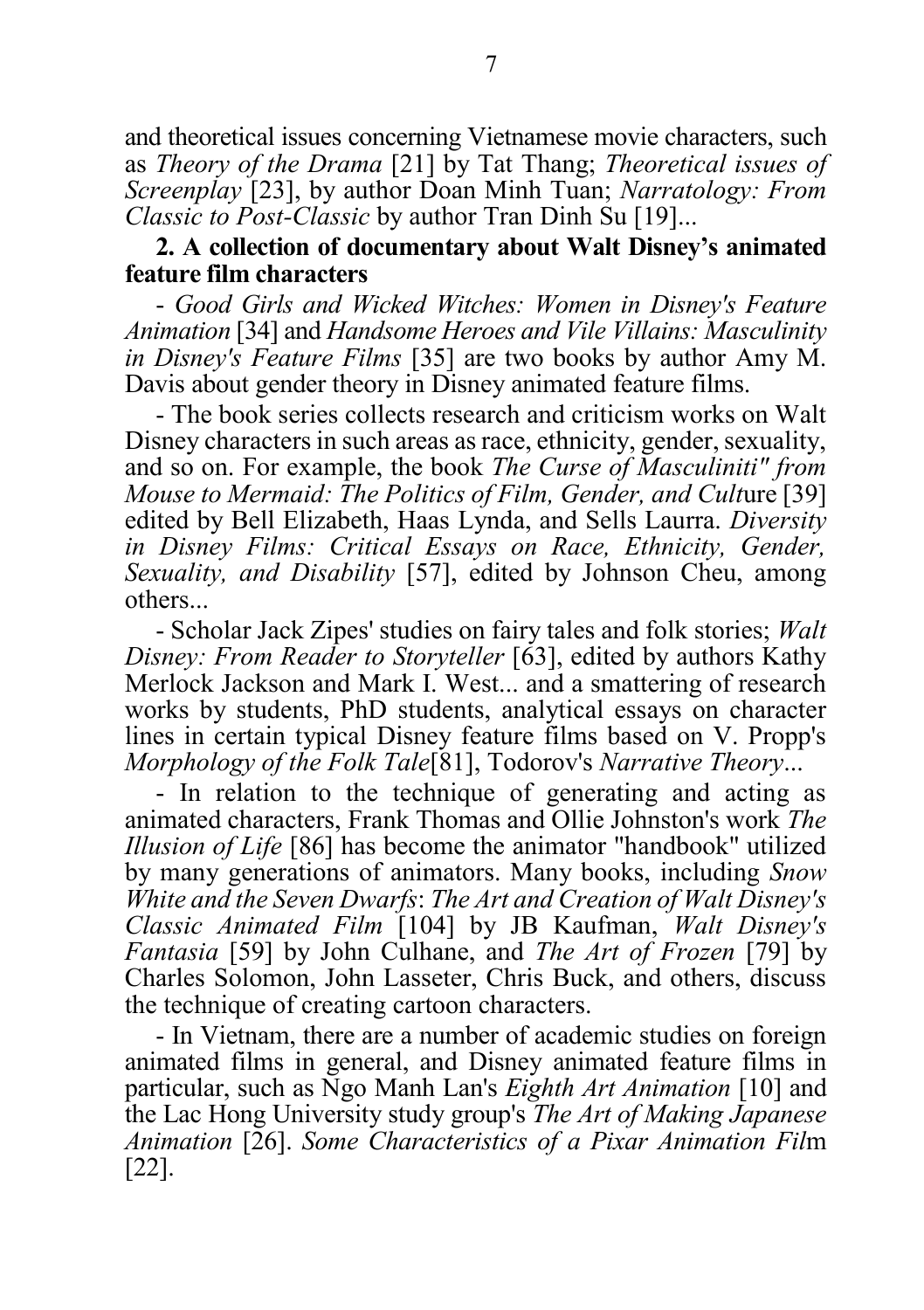With the help of the results of the research conducted by domestic and foreign authors on the Walt Disney Animated Feature Film and on Disney's Art of Character Development, this thesis aims to synthesize, succinctly and closely relate to the development of Vietnamese Animation so that Vietnamese animators can draw on their experience and find effective solutions to creative future projects for our country's animation.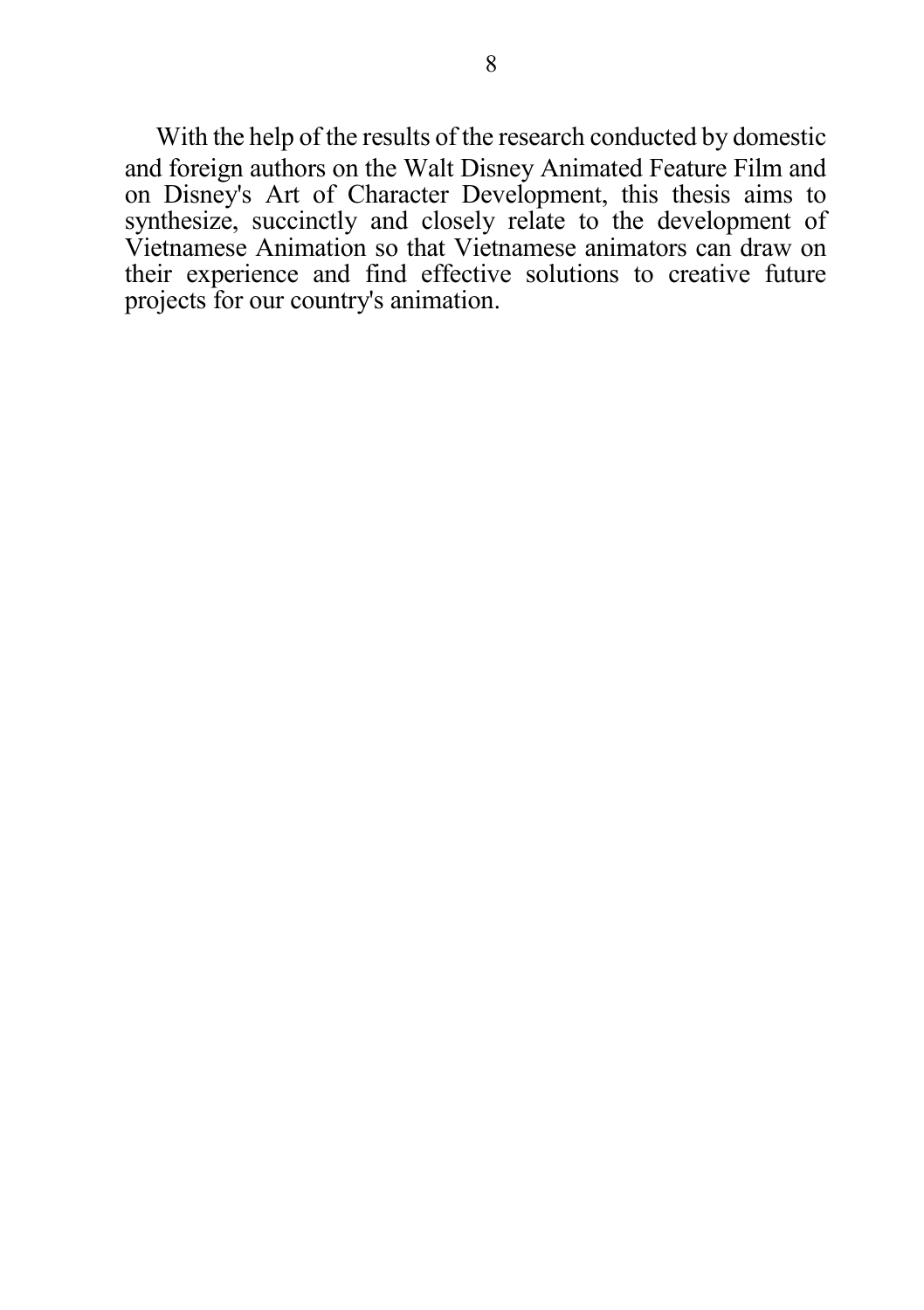#### **CONTENT**

## **Chapter 1: THEORETICAL BASIS OF THE RESEARCH 1.1. Basic concepts of character and character building**

1.1.1. General definition of character

There are many research lines on characters with various approaches to issues, but one thing they all have in common is that a character is a fictitious person generated from the *image of individuals* and their life experiences.

However, the description offered by German researcher Jens Eder is broader and more specific, as he explains: "characters as *identifiable fictional beings with an inner life* that exist as *communicatively constructed artifacts.* All the properties of such characters are ascribed to them in communication processes as films are manufactured and viewed. p. 18]. The writer selected this character definition as one of the research's "tool" notions.

1.1.2. Film characters and Animated feature film characters

*1.1.2.1. Film character*

Characters in films are usually the focal point, the people who are picked by the director for his work. At least two characteristics must be present in order to have a good, vivid cinematic character: Characters must always have a specific form, family, and social interactions; characters must have a specific path with a purpose; and characters must be transformed from events, revealing individuality.

*1.1.2.2. Animated Feature Film characters*

a/ Animated Film

Animated films are likewise a sort of feature film, but they are created by separately recording each image with a specialized recorder and then merging them to generate motion (animate) and a continuous sequence of images.

b/ Characters of Animated Film

Animated Feature Film Characters are cinematic characters made via the use of painting, sculpting, paper cutting, dolls, and computer technology.

1.1.3. A description of the fictional world's approaches to characters, as well as a history of character theory study

Researchers highlighted four key approaches to character research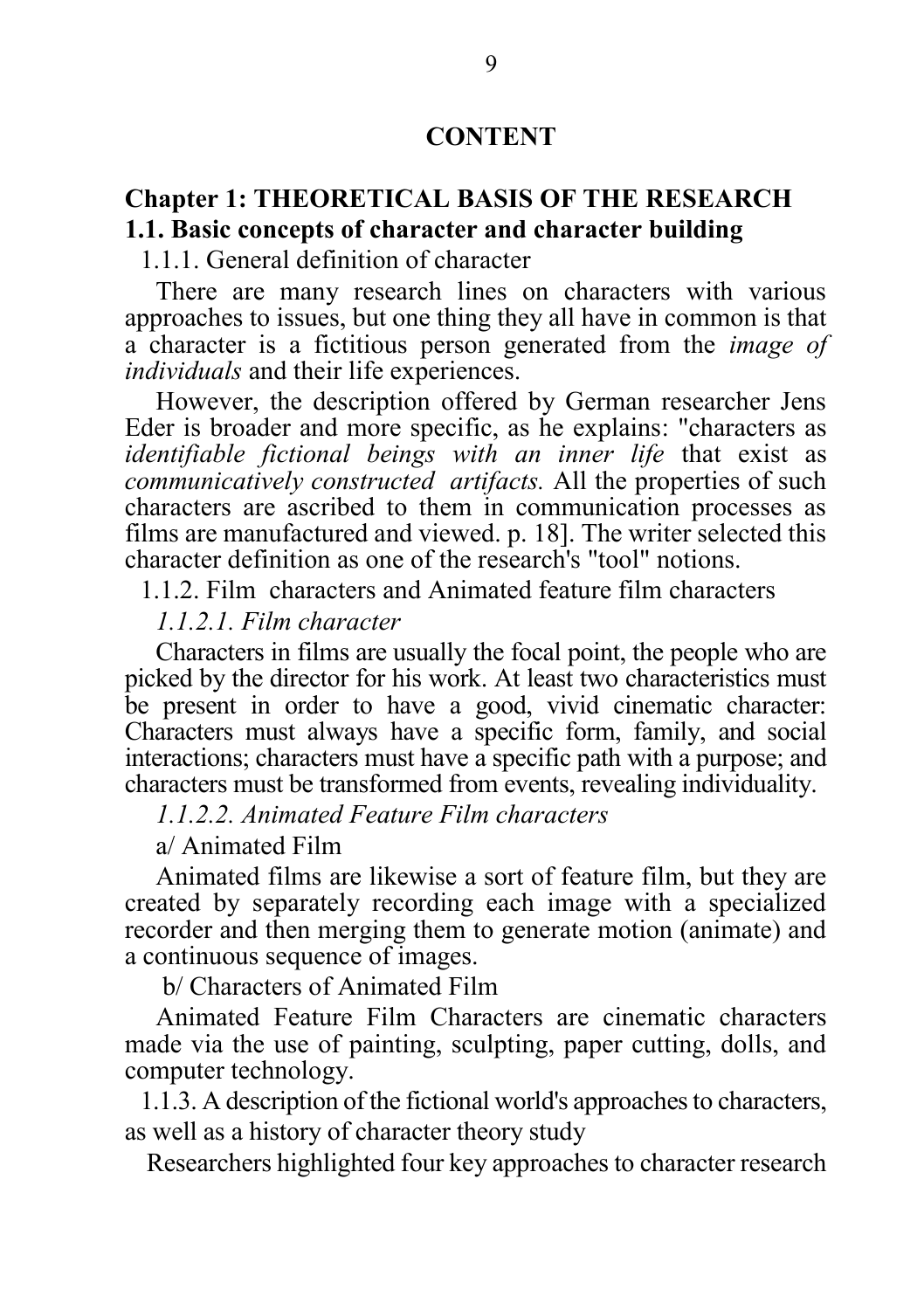based on four core hypotheses in *Characters in Fictional Worlds: Understanding Imaginary Beings in Literature, Film, and Other Media* [56, p. 5]. That is to say:

1. *Hermeneutic* approaches view characters dominantly asrepresentations of human beings.

 2. *Psychoanalytic* approaches focus on the psyche of both characters and recipients.

 3. In contrast*, structuralist and semiotic methods* emphasize the distinction between characters and humans*.*

4. *Cognitive* theories focus on modeling the cognitive and affective activities of information processing in great detail.

Scholar Margolin provided a "kick" for theorical research in the field of character development based on theory that blends parts of structuralism, cognitive knowledge, and the idea of fictional worlds.

Philosophers like Eaton, Critteden, and Lamarque proposed a philosophical theory of character in which the character is defined as the semi-finished or imperfect being of people in reality [49, p. 4].

#### **1.2. Some theories used in the study**

1.2.1. *Character Theory* in Adaptation and Film Narration

The majority of Disney animated feature films are based on fairy tales, folklore, or myths, which is a distinguishing feature. To comprehend the innovation in character development of Disney animated feature films, it is required to study adapted characters in the manner of narration.

In general, Disney characters developed from an adapted film script are relatively loyal to the literary original, consistent with linear storytelling, sinusoidal climaxes, and diverse points of view.

1.2.2. *Cognitive theory* for identification character

One of the most crucial tasks of the audience in a film is to identify the character, sympathize with the character, empathize with the character, and comprehend the film. According to contemporary character theories, the spectator is a factor that contributes to the success of the character and is also an essential component in character identification..

1.2.3. *Acting* Theory

*1.2.3.1. Stanislavski's Acting System*

Konstantin Stanislavski's acting theory is a theory of theatrical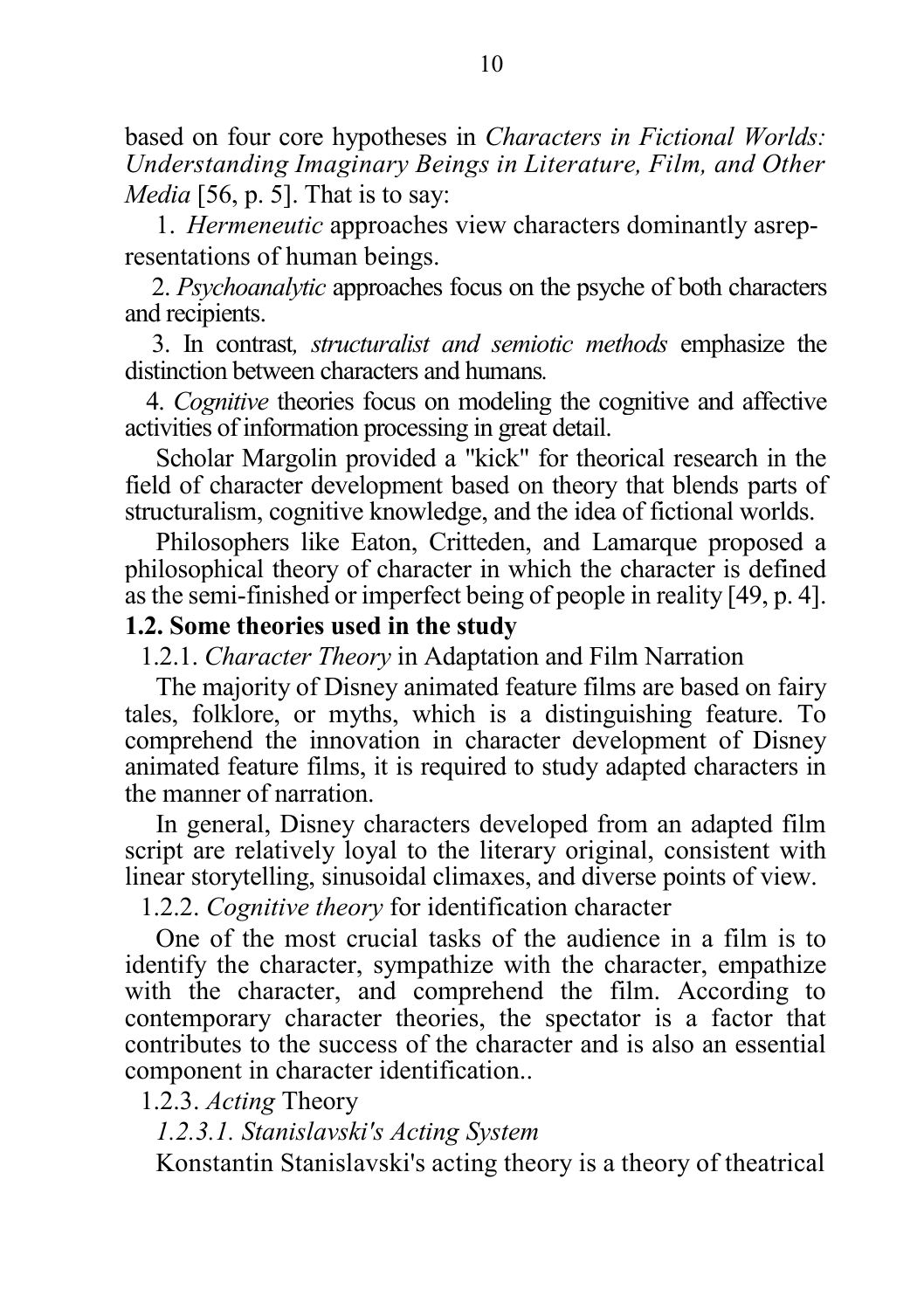skills that he established in the early twentieth century primarily for theatrical purposes and subsequently adapted to actor training in general. The five basic concepts of the system he devised are still applicable today and have been the foundation for actor training methods at the world's theater and film universities.

*1.2.3.2. Acting Theory by Ed Hooks*

Ed Hooks, a renowned acting specialist, puts out the nine key acting principles that explain everything in producing an animated character, including not only the character's movements and other facial expressions for interacting with each other, but also the design of the surroundings [48].

#### 1.2.4. Theory by Jens Eder: *The Clock of Character*

Jens Eder, through the search to discover film characters, came up with a "template" of the Clock of Character used for analyzing the character and its impact on the viewer according to four main characteristics: The Character as *Artifact* ; Characters as *Fictional Being*; Character as *Symbol* and Character as *Symptom.*

Jens Eder's theory of Characters Clock summarizes the main points of the researcher's Character Analysis theories: Simulation; Creativity; Content calculation; Communication, that create identity, liking, sympathy, empathy of the viewer, which elicit the viewer's response to the character, connecting them with the character, creating the success or failure of the character.

### **Sub – Conclusion of Chapter 1**

To approach the topic's goal of studying the art of building Disney feature film characters as well as explaining their attractiveness, the PhD student relied on a number of modern basic theories such as Theory of Characters, Theory of Film Adaptation, Cognitive Theory, and Acting Theory to serve as a theoretical foundation for their thesis and arguments in their research. Furthermore, the PhD student applies Jens Eder's theory Characters Clock provided in The Theory of Cinematic Character Analysis to clarify the following qualities in the construction art: Disney Animated Feature Film Characters:

1/ *Disney characters are flawlessly constructed and developed by the adaptation of the script and the style of cinema narration, which includes the following characteristics*: (1) The modified script's character development is both loyal to the original and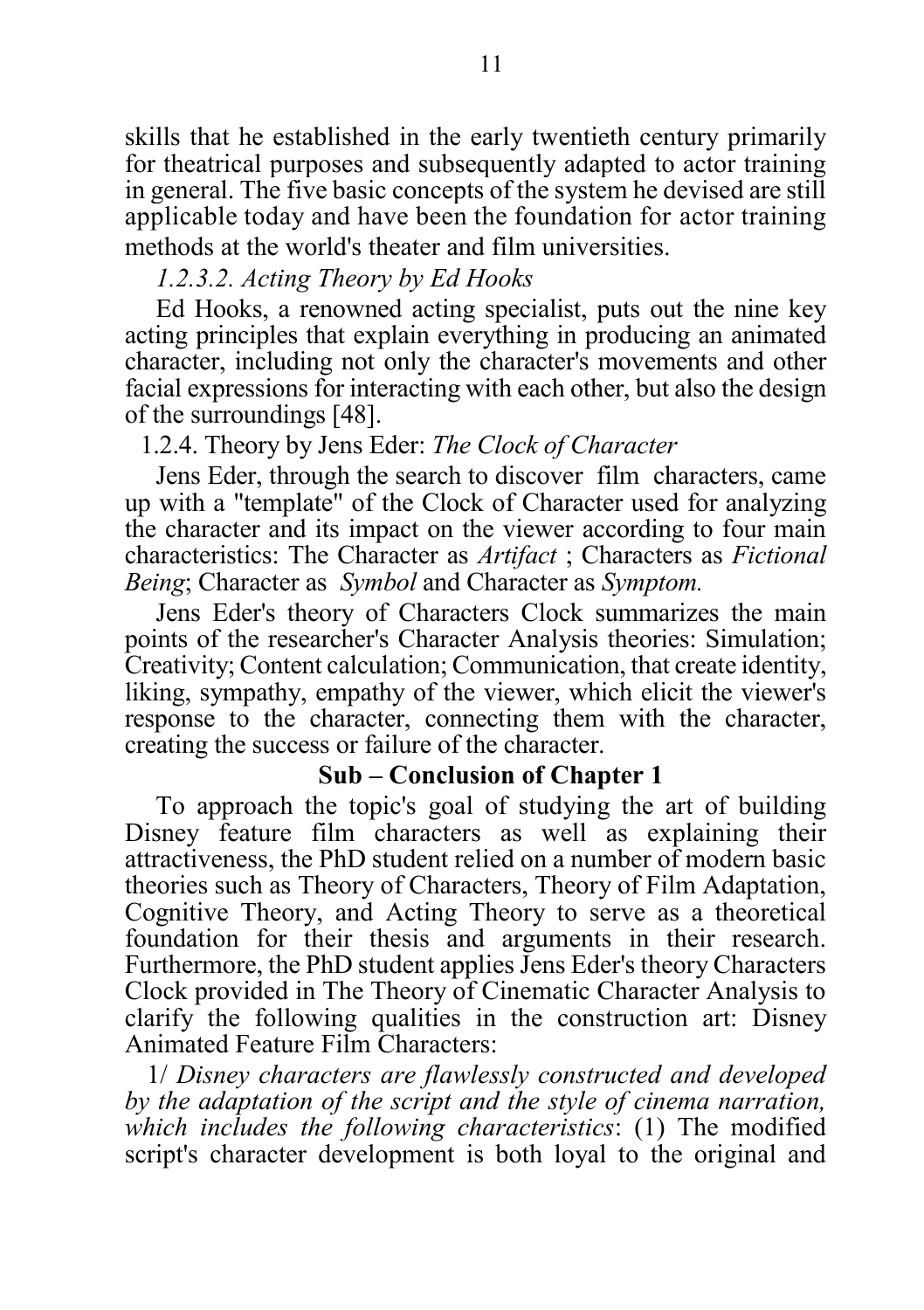outstanding in its creations; (2) Maintain linear storytelling, using sine wave conflicts to create tension. (3) Diverse perspectives reclaim rich characterization and simple recognition. (4) The character's function, or role, shifts throughout time, adding to the character's and story's appeal.

2/ *The Disney character simulates and clearly displays the imaginaryhuman being in a variety of ways*: The research findings on genuine human personality will be valuable in grasping and accurately describing the traits of fictional characters. The viewer's perception of the character in a movie differs from their perception of the real person. However, the activation of cinema knowledge and the norms of communication between the spectator and the screen assists the viewer in understanding the film's story and the characters in the film. And knowledge of real life is vital in the formation of character stereotypes in the viewer.

The building of fictional characters in Disney animated feature films has outstanding features such as (1) Characters creation suitable for linear storytelling; (2) Characters vary, as do functions and roles, creating vividness and a powerful impression; (3) The characterisation process is broad and rich, with the employment of direct and indirect personification approaches being adjustable; (4) Characters appropriate for the periods and society, national identity, and cultural space; (5) Ingenious and appealing use of music to examine the inner workings of a character.

3/ *Highlight symbol, simple and rich sign to recognize:* Disney characters' simple and obvious symbols leave a lasting impression with simple yet meaningful messages. Moral lessons about good and evil, misery and happiness, failure and success, love and duty are all expressed gently and subtly. Furthermore, Disney characters have visible indications that allow for simple identification, build significant sympathy and empathy between the character and the viewer, and establish a tight connection with the audience through a variety of lively and humorous actings.

Although Disney animated feature film characters have left an indelible impression on viewers, there are always objections to the way Disney Animated film characters are developed: from changes in character adaptation to the simplification of messages sent or the change of the original meaning of literary text, etc. The examination of these flaws clarifies the benefits of Disney's art of creating animated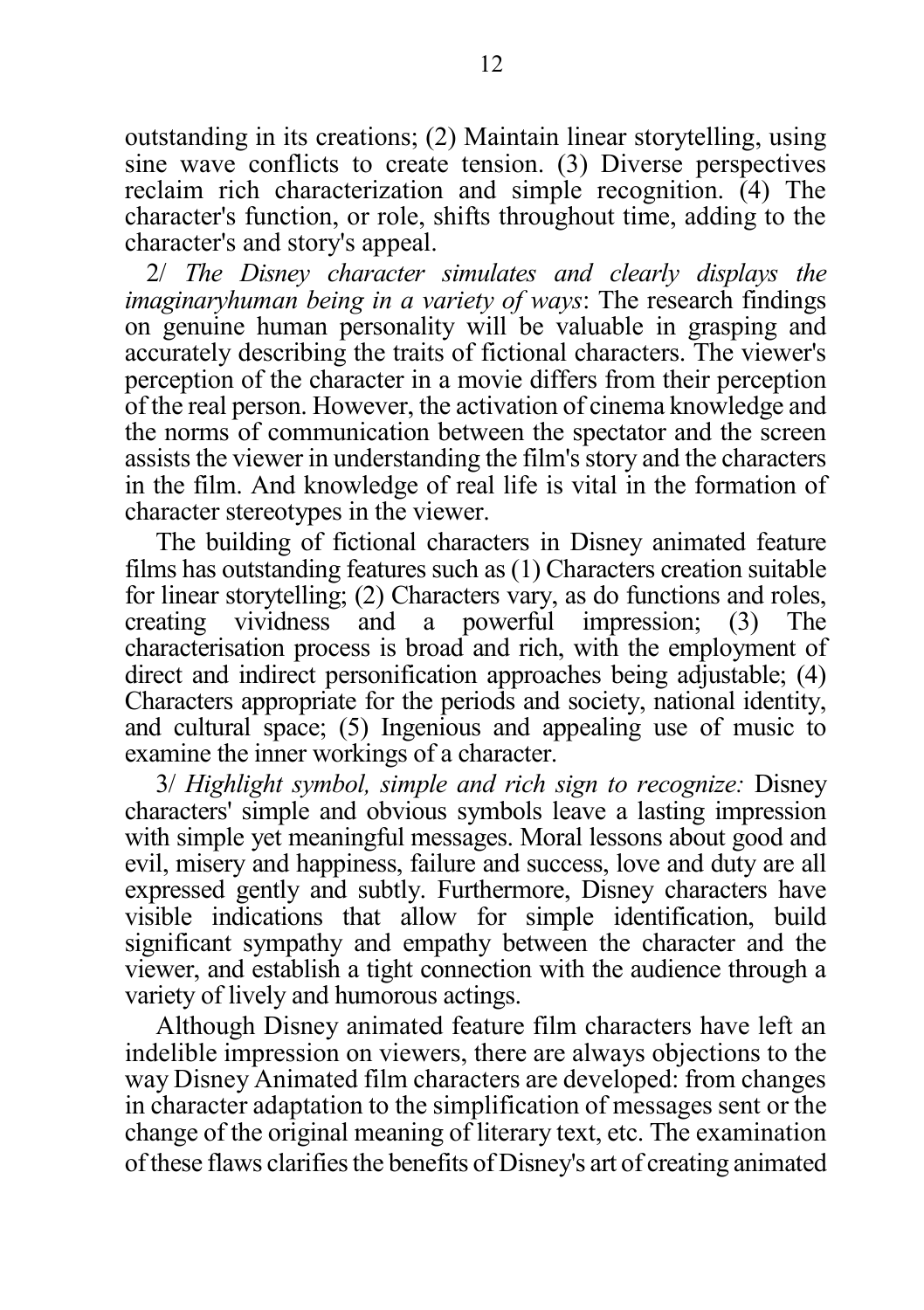characters.

### **Chapter 2: WALT DISNEY ANIMATED FEATURE FILM CHARACTERS, FROM FAIRY TALES AND LITERATURE TO THE SCREEN**

#### **2.1. Character Development in Walt Disney Animated Feature Films Using Adapted Screenplays and Storytelling**

Walt Disney is the one who introduced spectators to the animated feature film *Snow White and the Seven Dwarfs*, which was adapted from the narrative *Snow White* (*Schneewittchen*) in the Grimm collection of fairy tales and enjoyed unexpected success. Since then, Walt Disney has won over audiences all over the world and established itself as the world's most famous animation studio, producing animated feature films that are said to be outstanding than the original fairy tales. One of the aspects that contribute to the success of Disney animated feature films is the way characters are developed through film narration and film adaptation.

2.1.1. Adapted script is basically faithful to the original

Disney's animated fairy tales are adapted and produced in a relatively faithfull adaptation, which means that they transposed close to the originals and almost had the same character system, as well as kept the narrative style and most of the events from the original text. This method of adaptation not only demonstrates a degree of faithfulness to the original plot, but also allows the artists to convey their aesthetic and creative ideas for the film's characters.

2.1.2. Characters are built in accordance with the classic linear narrative

Disney characters are designed to fit within a story's linear narrative. As a result, the story begins with the character's aim, then moves on to the knots and turning points that the character must overcome, and finally to the climax, which forces the character to make a decision that unties the knot in order to reach the ultimate result.

In the above linear narrative, the movie's major characters must develop as the situation's leader, always following a "scheme" with a series of knots leading to a climax and finishing with the achievement of the stated aim.

The way the knots appear and untangle draws viewers into the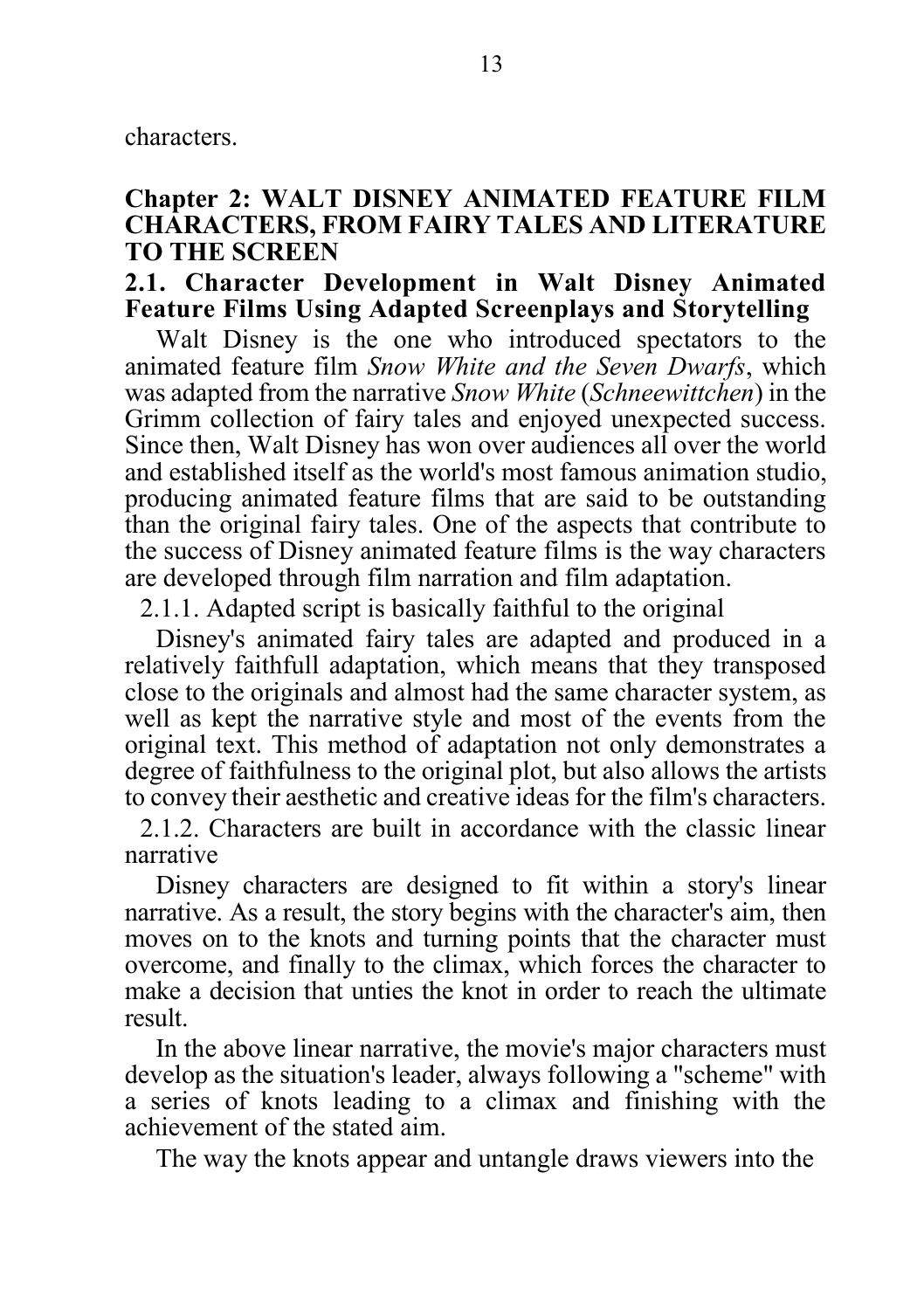story, piques their curiosity, creates multidimensional supposition, and sets the stage for surprise as the story progresses from one suspense to another.

The viewers' curiosity, astonishment, and empathy are piqued by the strong link between the many characters' acts, the way they define their goals, and the way they overcome all hurdles to achieve their aims.

2.1.3. The characters have clear, diverse and vivid functions

In a Disney film, each character serves a specific purpose that adds depth to the story. Disney, on the other hand, is very flexible in creating characters with a variety of functions, changing the functions of characters, creating a clear contrast between the protagonist and the villain, reversing the main - supporting level between the characters, and enhancing the role of the villain character in the film more than in the original story to create drama and climax. Walt Disney's animated fairy tales have always had a significant appeal to audiences due to this adaptability.

2.1.4. Generate waveform conflict that follow the linear path of the plot

According to the structuralist Todorov's Theory of Narrative, conventional narratives are structured in five states in order to construct a plot: equilibrium - a shift in the equilibrium - Recognize that the balance has been disrupted - restore the equilibrium once it has been disrupted – re-establish the new equilibrium This dramatic course is invariably followed by the characters in Disney's film stories.

2.1.5. Diverse narrative with many artistic tricks

*2.1.5.1. Flexibly change points of view in narrative*

Thanks to the flexibly shifted points of view in story, from the narrator in the third and first person to the employment of songs in storytelling, Disney has exhibited a vivid narrative style in the studio's feature animated films, promoting the tale growth.

*2.1.5.2. Creating buffers before the climax*

There are often pauses or stop-points needed before each conflict to make the story more dramatic. Music and hilarious passages are used in Disney feature animated films to create a buffer space before the climax occurs.

*2.1.5.3. The perfect ending meets the viewer's wishes*

Most Disney fairy tales have a perfect, happy ending in which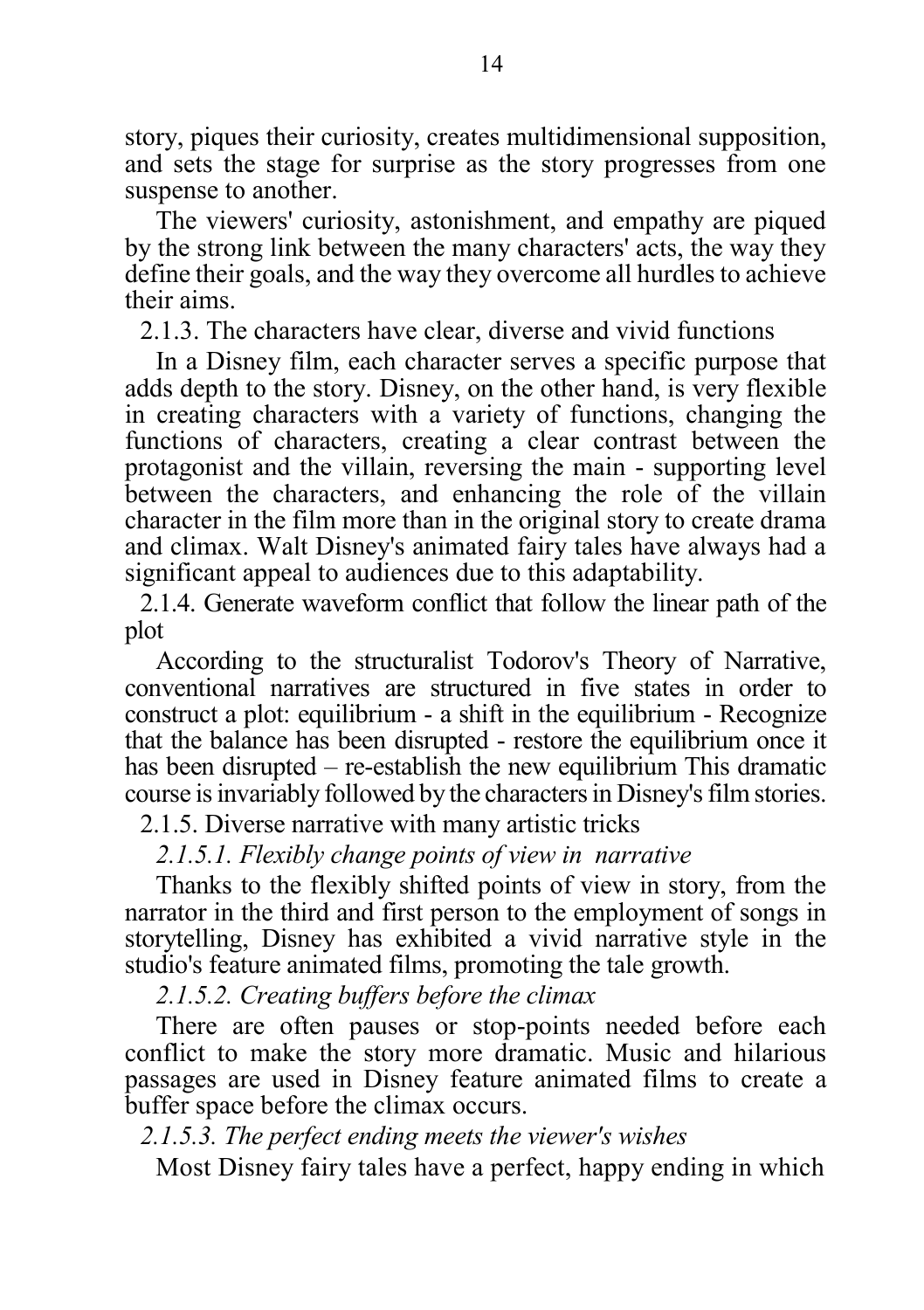the main character gets his goal and the evil is punished, resulting in the viewer's joy and contentment.

#### **2.2. Character development through characters' design and acting**

2.2.1. Impressive characters design

Walt Disney artists have gone beyond simple animation design to create characters with rich, revolutionary looks, a plethora of movements and actions, and a level of uniqueness that rivals liveaction films.

2.2.2. Characters with flexible, lively acting

Aside from acting through extraordinarily realistic animation, Disney also knows how to develop beautiful and compelling characters using the "recipe" of acting.

### **Sub – Conclusion of Chapter 2**

Disney's animated feature films based on fairy tales provide spectators with excitement, passion, and good aesthetic emotions thanks to the range of originality in the art of narrative and character construction. The following factors demonstrate this:

1/ The film adaptations are accurate to the literary original, yet they are flexible in terms of character additions and functions, resulting in vividness and appeal for the film's characters. There's also a definite three-act structure in linear narrative with waveform climaxes, which piques viewers' interest and builds suspense. Furthermore, artistic techniques in cinema narration have been skilfully employed, resulting in a variety of appealing viewpoints on the characters in each film.

2/ The film's characters are designed not only to fulfill their theoretical responsibilities and tasks (like the story's protagonist), but also to express themselves clearly, with the ability to switch positions as needed. In particular, the method of creating multifunctional characters resulted in the film plot being presented with a reduced number of characters, making the film narrative clear, successful, and also evoking strong emotions in spectators.

Aside from that, the Mouse family's films have had a lot of success due to the harmonious and creative blend of character development and performance. Walt Disney's characters are vividly presented, creating many interesting impressions through in-depth, closely linked, and logical acting with smooth, natural,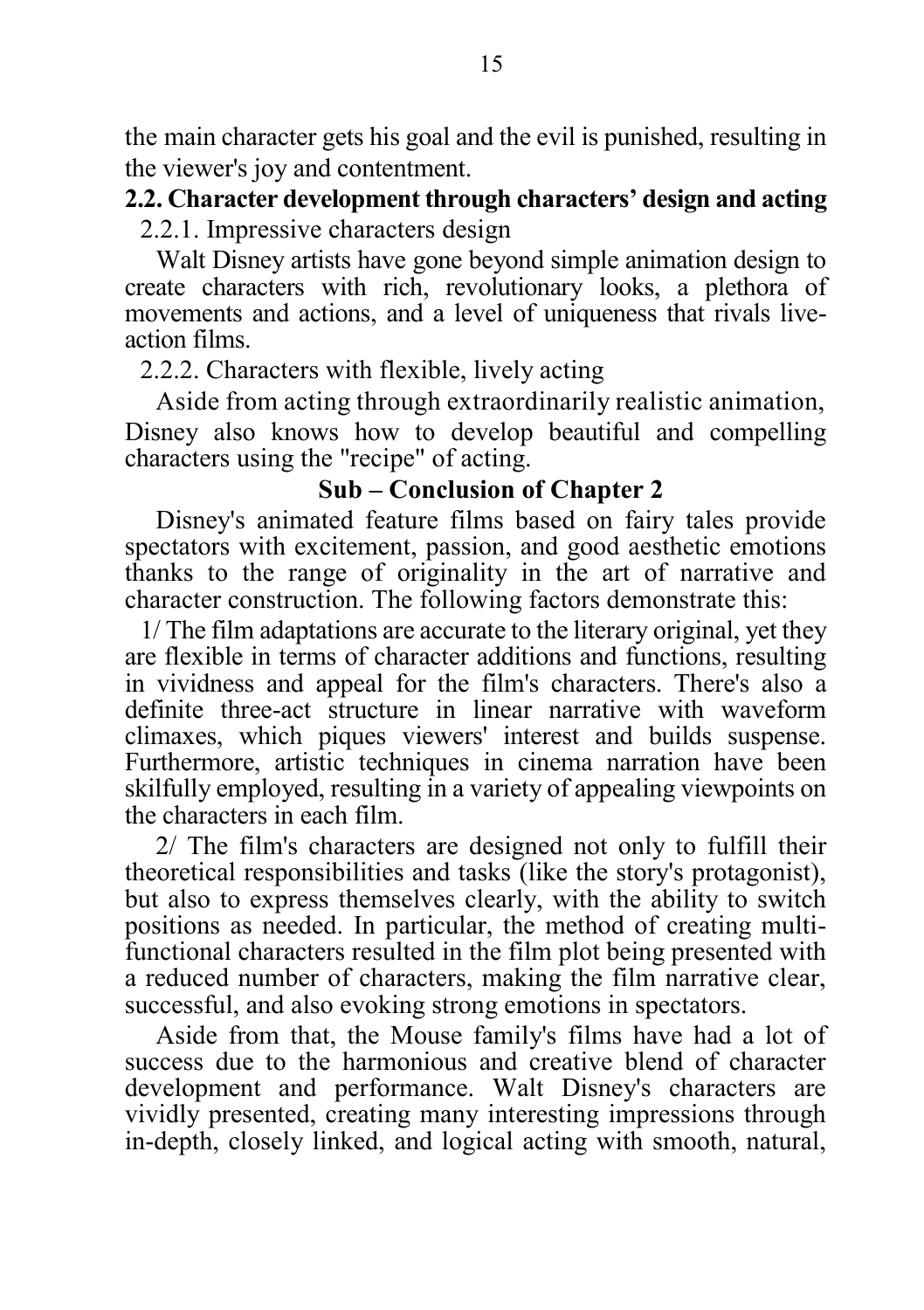understandable interactions that have a profound impact on spectators, easily identifiable to the viewers, eliciting sympathy, empathy, and positive aesthetic emotions in them.

3/ Furthermore, the use of music and songs in films with content appropriate for the tale, character performance, and film rhythm has generated the essential harmony. Film music reveals a character's personality, inner feelings, and emotions on the one hand, and the dramatic events, contradictions, and conflicts in the film on the other. All of this creates the required thrill and aesthetic enjoyment for viewers to share feelings, sympathy, and empathy with the people and circumstances in the film.

Through the foregoing analysis, it is possible to comprehend and explain "Why is the way of film narration and character development in Disney animated feature films able to fascinate and "bewitch" not only children but also adult spectators?"; "How has Disney developed into a powerful 'witch,' the leader in the field of animated feature film production?" since its inception until now.

## **Chapter 3: CREATIVENESS AND SUCCESS IN BUILDING WALT DISNEY'S ANIMATED FEATURE FILMCHARACTERS 3.1. Fictional characters are built vividly and realistically**

Disney animated feature films contain imaginary characters who vividly and accurately resemble humans and represent the sociocultural environment of the time period. Disney characters are inextricably interwoven and harmoniously coordinated in order to make the film's story simple to follow and appealing.

3.1.1. Disney's cinematic characters are fictional creations with distinct personalities, characteristics, and life objectives.

A distinguishing element of early Disney animated films is that the protagonists and antagonists have distinct personalities; good and evil are clearly defined, although the character arrays shift significantly in the later time. The audience no longer notices the sharp contrast between the two lines of good - evil (primary villain) characters, but rather the process of character development that results in the film's characters resembling actual people and being more genuine. As a result, the film's characters become more relatable to the audience.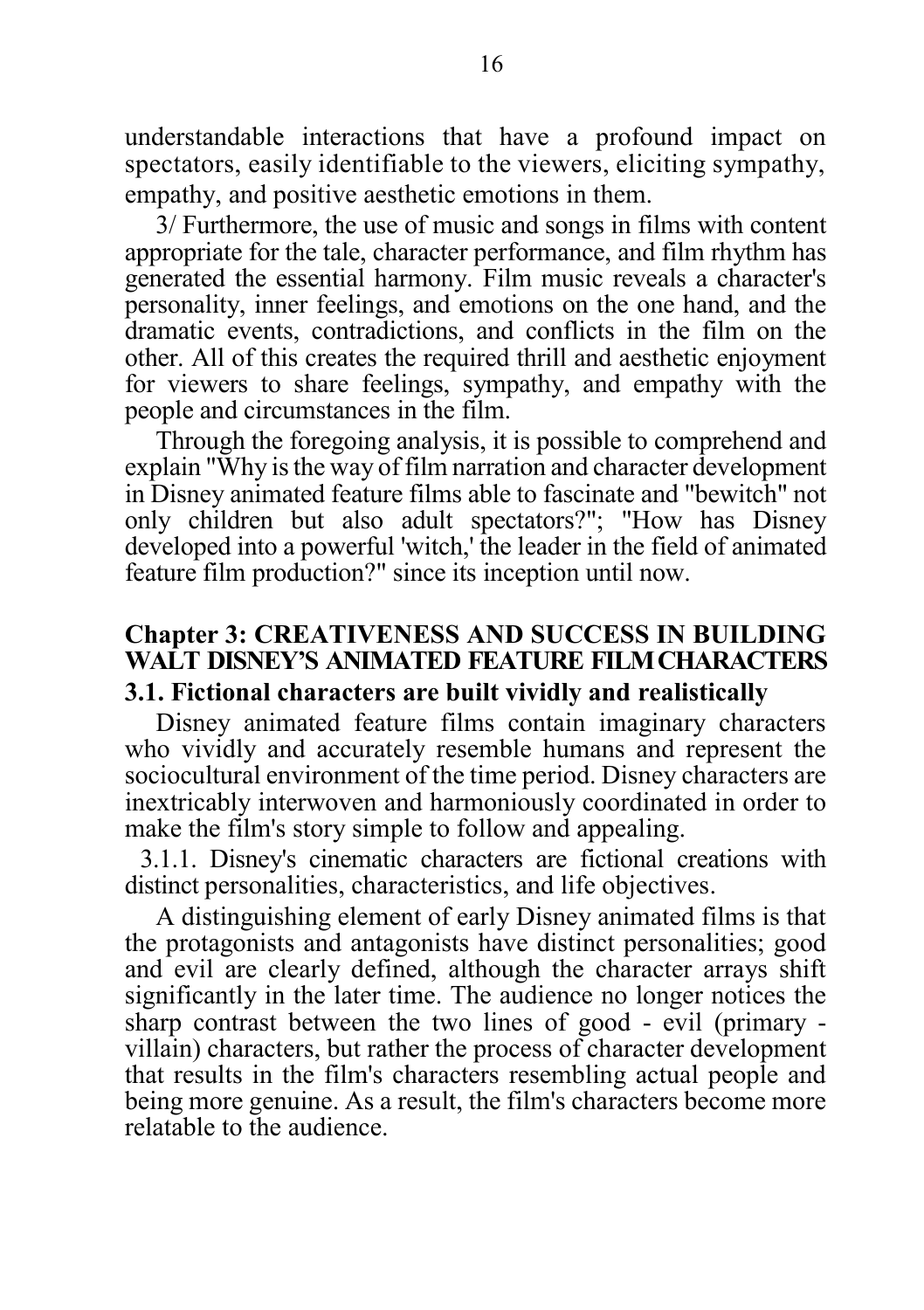3.1.2. The humor of Disney characters

The creative process additionally, Disney's movies characters captivate viewers for another reason. The humor is in the manner in which the character is formed. This is a required component of Disney animated feature films' "menu." The characters' wit in Disney feature films acts as an invisible thread that connects viewers to the film's story.

## **3.2. Simulations of characters appropriate for the era and society, for national identity and cultural area**

What makes Disney's fairy tale adaptations so appealing to audiences is that the characters are always replicated and developed in line with the times, infusing them with the vitality of contemporary social life.

3.2.1. The change in gender perception reflects social progress

Following the path of historical development, the portraits of Disney characters, including female characters, male characters, and villains, have undergone significant alteration, shifting in terms of gender viewpoint, and reflecting the social advancement of the times.

This modification enables viewers to more easily identify with the characters, empathize with them, and comprehend the film.

3.2.2. Characters created in racial, cultural and social diversity

In an era with advanced technology and a developed entertainmen business, Walt Disney's ambition is to capture the worldwide market through cultural and racial diversity. This is accomplished in Disney animated feature films with characters of various skin tones and races.

### **3.3. The messages conveyed by the characters and the film's story are straightforward, obvious, and simple to comprehend**

Walt Disney's animated feature films are always loaded with symbolism, creating a lasting impression on both children and adults.

Disney film characters transmit unmistakable messages of friendship, love, and familial affection, all of which are addressed gently, naturally, and emotionally.

The aforementioned qualities, together with a fluid and dynamic plot, are the primary components that contribute to the attraction and enchantment of Disney films.

**3.4. The process of character development is diverse and rich,**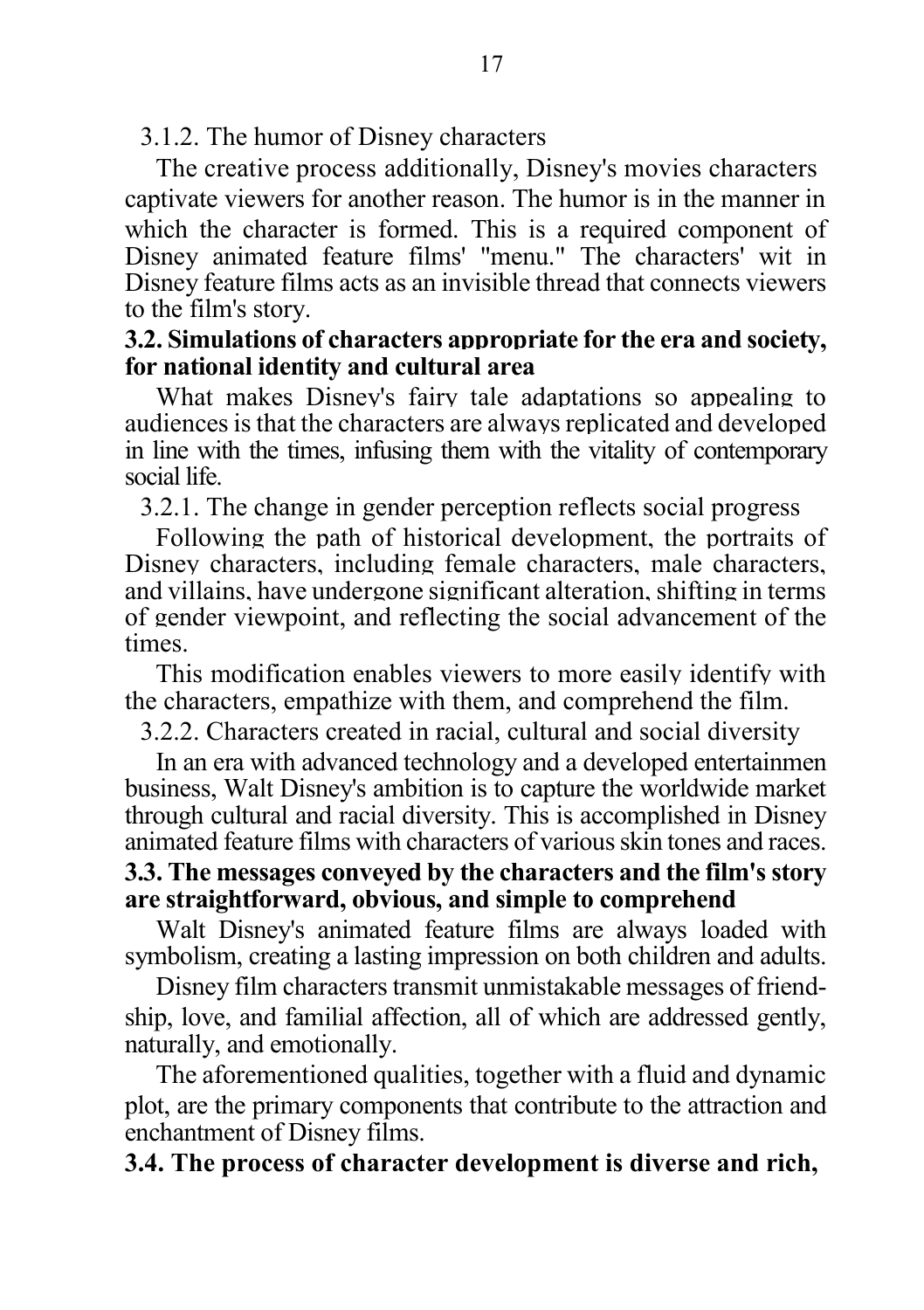### **utilizing a variety of approaches**

Apart from linear narrative, Disney's animated feature films use a top-down characterization method. From the start, the characters created and developed through the basic pattern of fairy tales are clearly split between good and evil. This clarity aids viewers, particularly children, in identifying characters.

3.4.1. The top- down characterization's process

The top-down technique to character development, which involves fitting characters into pre-existing stereotypes, creates a sense of intimacy with them, making them approachable, recognized, and compassionate.

#### 3.4.2. Indirect characterization process

The ideas, inner feelings, exterior look, personality, and features of the characters are continuously introduced in Disney animated films through the comments and reactions of other characters. This technique allows for dynamic flexibility in the manner in which the tale is told, thereby engaging the audience.

3.4.3. Utilize music to establish the moods and emotions of your characters

Music is a significant component of Disney films; it is used to describe the characters' inner feelings as well as to create a space and environment in which the characters can express their inner feelings; it assists viewers in clearly identifying the characters, quickly comprehending the film circuit and character actions; it establishes a close connection between the characters and the viewers; it elicits spectators' emotions and sympathy for the character; and it serves as a companion to the character.

## **3.5. Disadvantages in Disney's character creation**

Although the Walt Disney animated feature film series has consistently dominated the global animated film market, garnering

countless accolades and numerous awards for the script, director's work, music, and character creation, the series is not immune to criticism and conflicting analysis, centered primarily on two issues:

1. Disney's animated feature films have altered and distorted the source material, resulting in false messages and educational implications.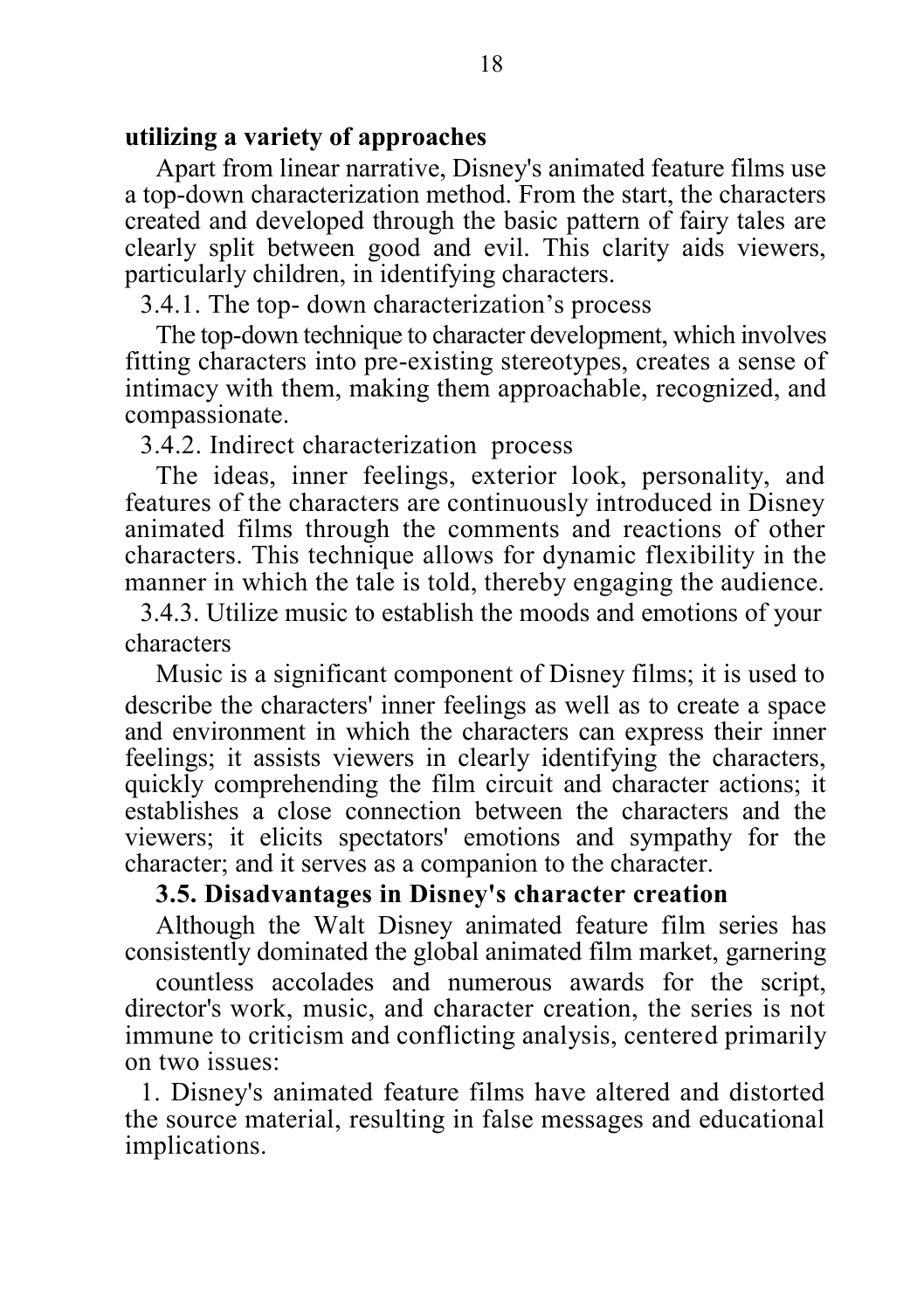2. Disney's animated feature films contain simplistic, submissive and racist character models, with the majority of the white princesses serving as the main protagonists.

## **3.5. Discuss the successes and challenges in creation of Vietnamese cartoon characters**

Vietnamese animation also has many short films adapted from historical legends or folklore such as *Tales of Ong Giong* (1970), *Son Tinh - Thuy Tinh* (1972), *Au Co and Lac Long Quan* (1980) etc... ; Short animated films adapted from fairy tales or folklore such as *Thach Sanh*, *The bamboo with hundred sections*...; The film is made from the legends of Vietnamese ethnic groups such as *Dam San*, the *Hero Dam Rong*; Film made from fables such as *The Catfish and the Toad* (1993),ect... Besides, everyday stories with Vietnamese way of life and behavior are also exploited by animation filmmakers . There are also a number of successful animated short films such as *Kittens* ( 1965) by director Ngo Manh Lan, adapted from the short story *Tet of a Kitten* written by Nguyen Dinh Thi, or the movie *Cricket 's Adventure* (1980) by director Truong Qua, adapted from a famous long story with the same name of writer To Hoai, etc..

Most films adapted from Vietnamese fairy tales, fables or short stories are characterized by faithful adaptations, which can be said to be "*literal adaptations*", that fit to the classification of literary adaptation mentioned by the author Louis D. Giannetti. Viewers have no reason to complain about the film's substance and cannot accuse the filmmakers of misrepresenting the original, as the film is preserved almost entirely intact, from the characters to the plot, details, and narrative (*The bamboo with hundred sections , Cricket's Adventure* ect ...). However, with this method of rigid adaption and lack of flexibility, the image appears to be illustrating the original material (*An Duong Vuong and My Chau - Trong Thuy*), the film is devoid of humor, drama, and climax. (*The Catfish and the Toad, The bamboo with hundred sections*) The adaptation lacks the original's vitality and realism (*Cricket's Adventure*), As a result, despite the directors' best efforts, the Vietnamese adapted animated films are less appealing, leaving spectators with little impression.

However, Vietnamese animators and fans were introduced to two 3D animated films in 2011: *Under the Tree* and *The Little*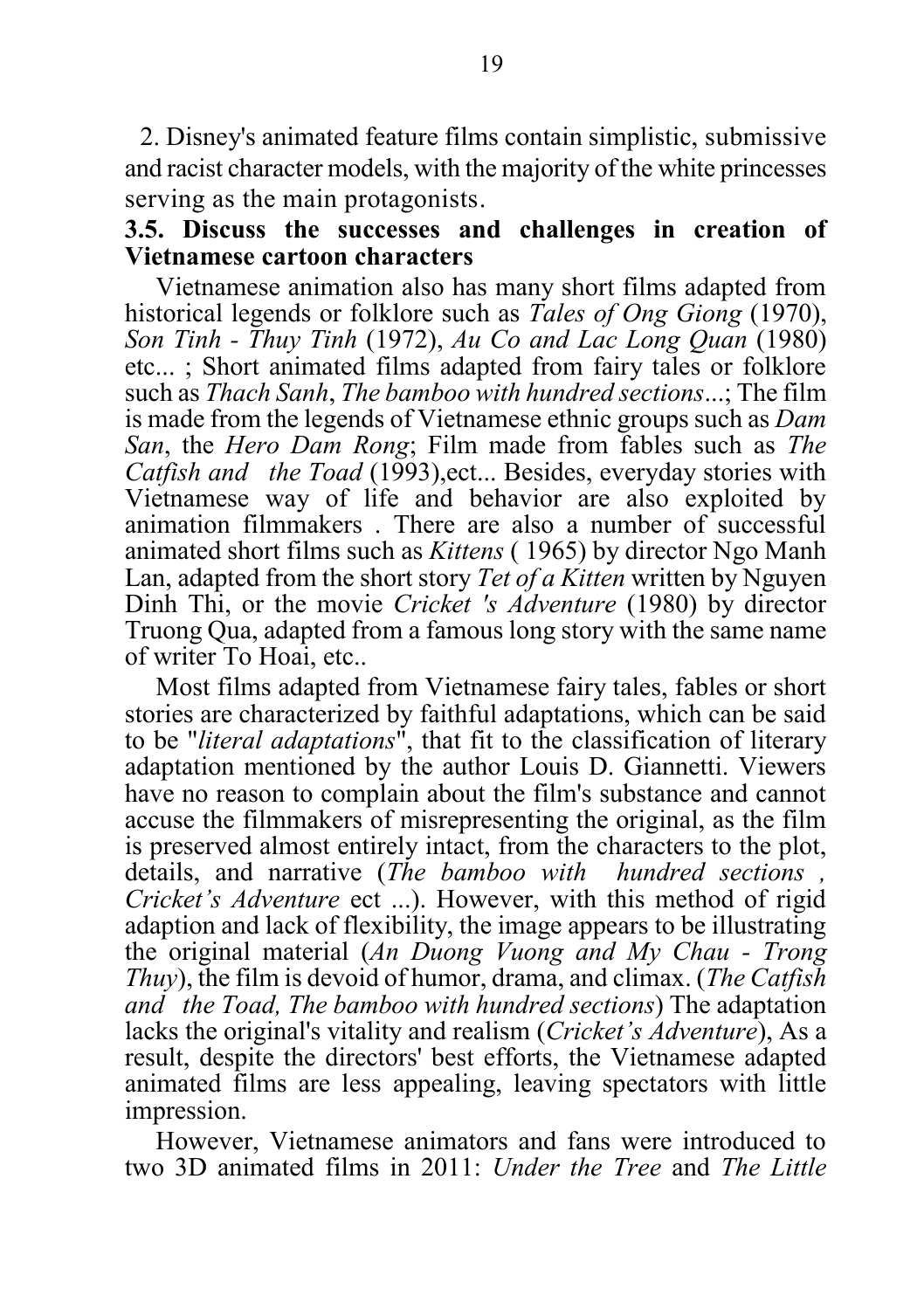*Match Girl*. Although the authors of these two films are not yet professional award-winning filmmakers, they have infused their drama with significant appeal. These films, in particular, adhere to Todorov's structural narrative theory, which may be used to assess the success and failures of character development and the authors' narrative art. These shining examples not only serve as a catalyst for the growth of the animated film genre, but also serve to bolster confidence in the future of Vietnamese animation.

#### **Sub – Conclusion of Chapter 3**

Through a detailed examination of the art of character development in Disney animated feature films, this chapter demonstrates why Disney's animated feature film characters have left such lasting impacts on viewers' hearts. The fundamental attributes that endow personalities with the ability to fascinate viewers stem from:

1/ The characters rather vividly replicate imaginary entities, which allows viewers to see themselves in each film character. This has a number of pros and cons, the most important of which is that the film characters are as active as real life individuals. Characters evolve with each step. As culture and society evolve, so do Disney film characters. As a result, audiences will always identify with and admire the film characters.

2/ The messages and lessons acquired by the characters are very natural and straightforward, not dogmatic, boring, or stiff. Through their interactions with the film's characters, viewers gain life experiences and teachings about nature, family, parents, brothers... about courage, about goodness and evil, and so on...

 3/ Walt Disney produced vivid and convincing characters through a variety of character development techniques, leaving a lasting effect on viewers. Walt Disney cartoon characters frequently transcend the confines of film, being beloved by all generations, both children and adults.

Although there are some who criticize Disney animated films for failing to adhere to the original or for using racial discrimination when creating characters, the studio is always attentive to criticism and constantly changes, improves, and maintains the world's first position in the field of animated feature film production.

According to analyses of Disney animated feature films, Vietnam-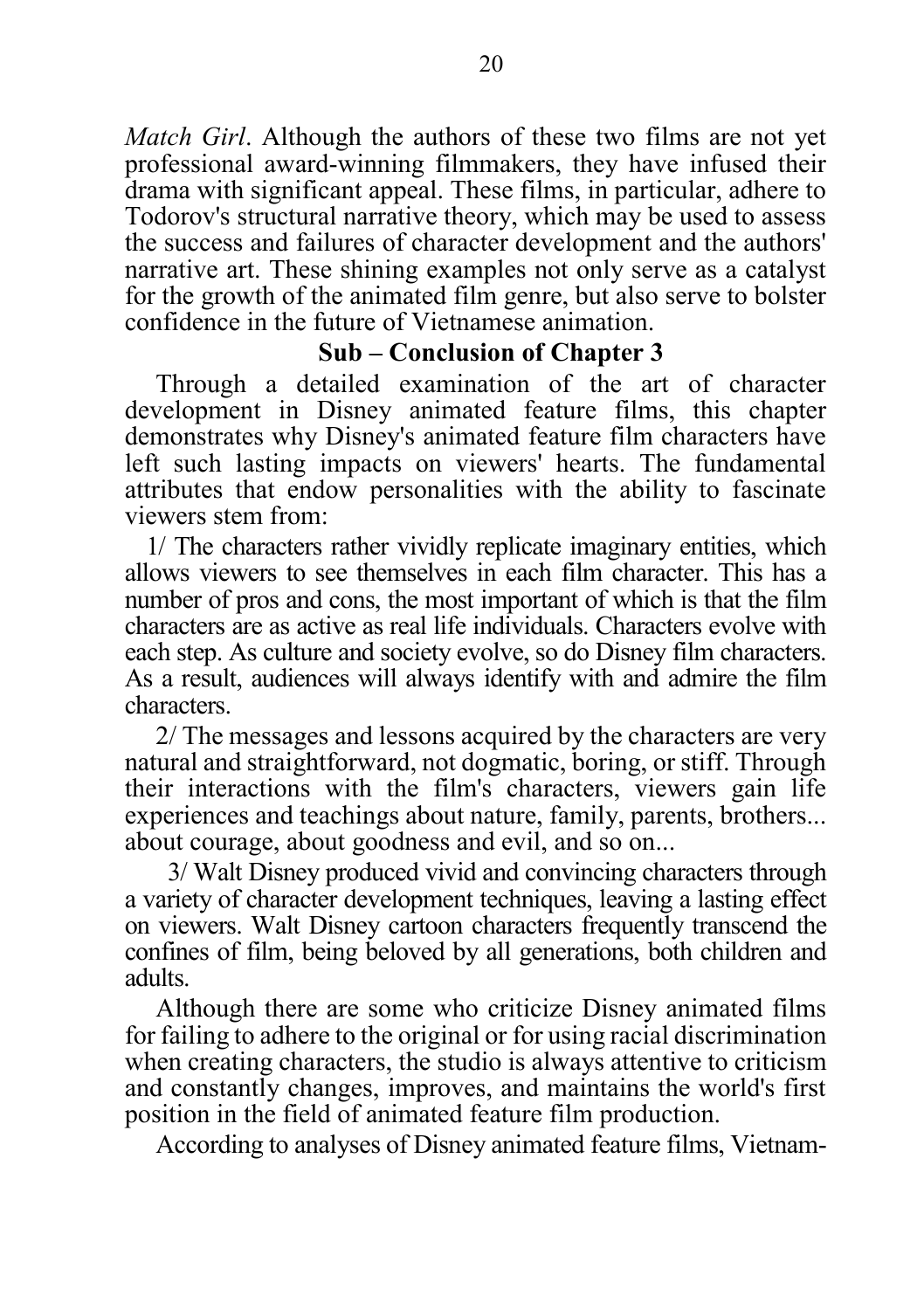ese cartoons have seen numerous favorable developments in recent years. Numerous films are based on scripts adapted from fairy tales or short stories by great writers. These films generally demonstrate their ideals and are well-received by both children and adults. Young Vietnamese animators have also made significant efforts to acquire and develop their skills in order to create high-quality, artistic animated films that fulfill the expectations of viewers. *Under the Tree* and *Little Match Girl* are also examples of this. While significant limits remain, these are also encouraging indicators for Vietnam's animated feature films.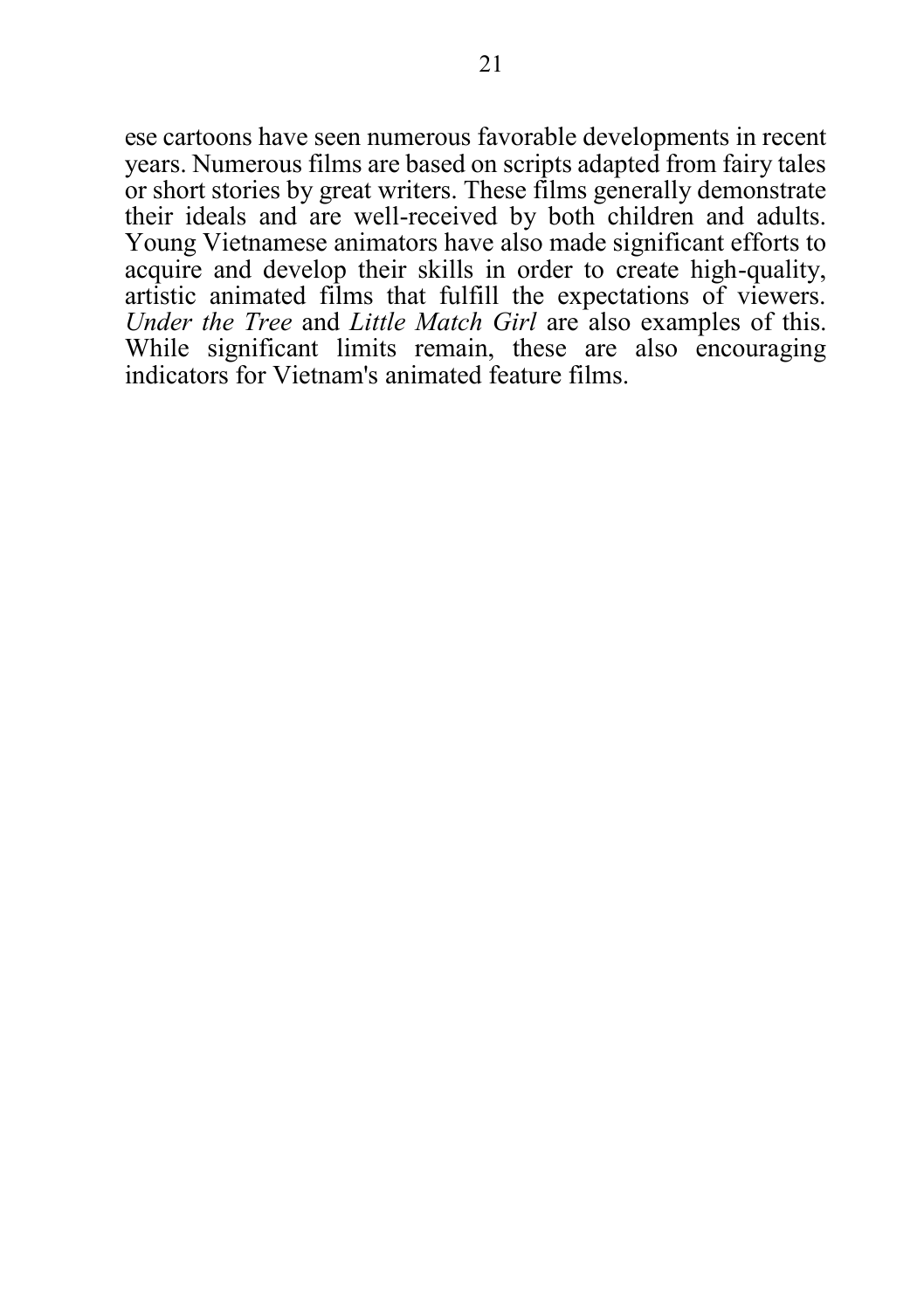#### **CONCLUDE**

Disney's animated feature films based on fairy tales captivate and delight audiences. They are similar to the way sounds echo from a familiar world, evoking in the viewer "pleasurable memories and new ideas, is like prolonging the myth that lies at the origins of our being and does not cease to intrigue us and give us force." [70, p. 61]

1/The allure of Disney's film adaptations is that the filmmakers, working with well-known fairy tales, have created cinematic artworks with fresh, close, and vivid renditions, enticing spectators to experience and appreciate. The allure of Disney adaptations is largely due to the studio's filmmakers' ability to create adapted characters while retaining the basic plot framework, omitting or altering unnecessary details, adhering to a linear narrative, and developing characters with distinct, diverse, and adaptable functions. Following that, these film adaptations constantly establish a contrast between the character arrays that drive the conflicts and climaxes, piqueing the viewers' interest and desire to learn more. Finally, Disney has an independent artistic and technological expression that allows it to create its own brand of animated feature films, eliciting strong emotions in viewers through images that are similar to what they imagined, as well as content that interests them and new discoveries they have never encountered. While there are critics of the studio's film adaptations, it is undeniable that Disney has always been a powerful "witch," the undisputed leader in the field of animated feature film production, enchanting and "charming" not only children but also adult viewers since the company's inception to the present day.

2/ Based on fundamental theories and contemporary research on fictional characters (literature, film, television, and video games), four major qualities for character analysis have been proposed:  $(1)$ Imitation of the human being; (2) Creativity in character design; (3) Symbolism in character construction; (4) The character's structured sign establishes a link with the viewer. Combining all aspects of character development such as script adaptation, narrative, acting, and character design with cognitive theory, the research has presented the fundamental characteristics of the art of character building, as well as the successes in character development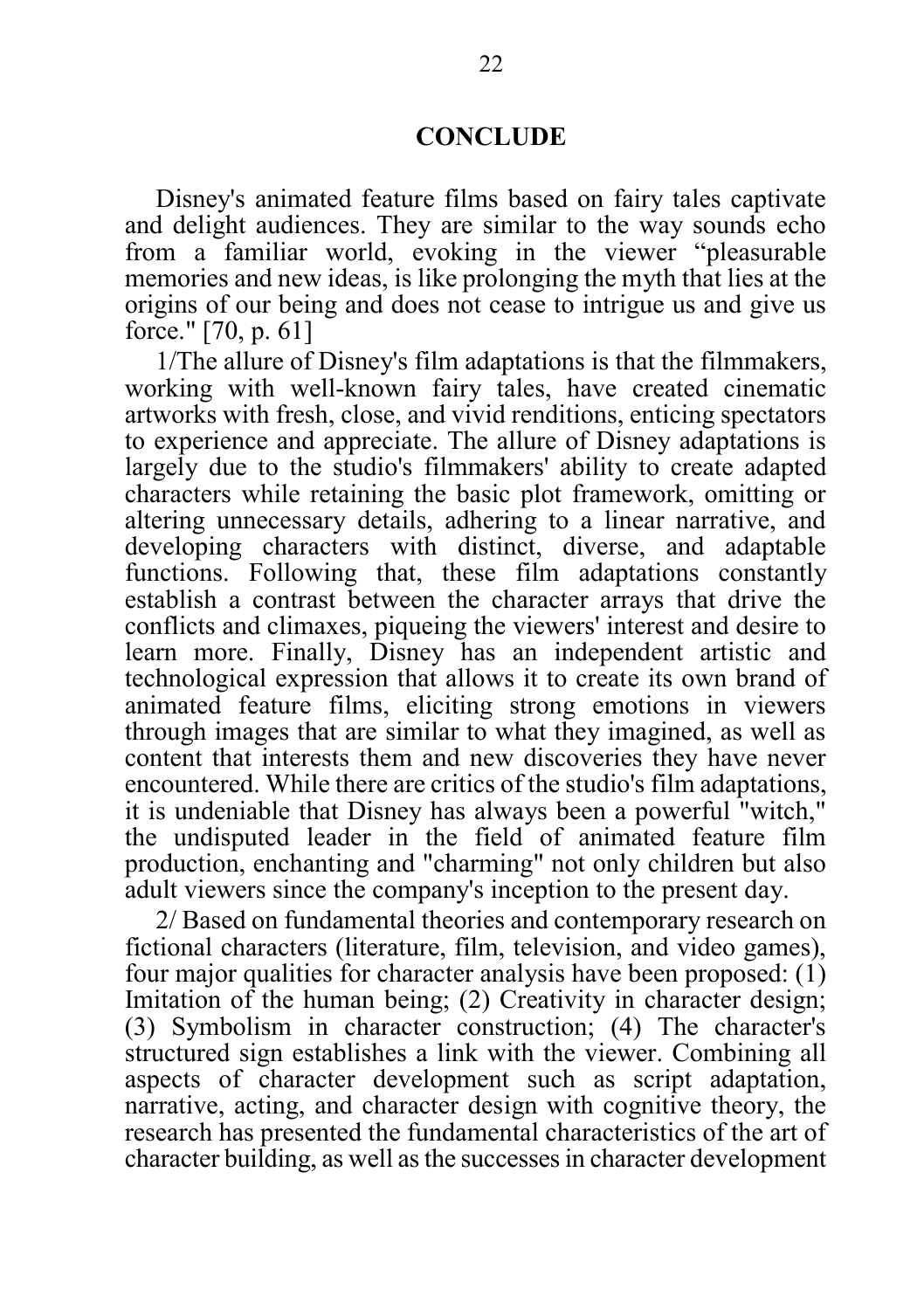of Disney animated feature films, which contribute to the characters' attraction to the viewer. Consists of:

The first is that cinema adaptations be loyal, adaptable, and vivid to the original, ensuring that all of the key elements such as storyline, characters, and drama are there to create story continuity. The majority of film stories are based on fairy tales; nevertheless, the characters' personalities, look, and behavior vary according to culture and society, making it easier for viewers to identify them.

The second is a three-act linear narrative with a waveform conflict that steadily grows until the last peak before ending, capturing the audience's attention and producing interest, surprise, and enjoyment. The flexibly changing points of view make the characterization process more vibrant, allowing the audience to

interact with the character and easily follow the story's growth.

The third point is that character functions are obvious, but they alter over the story. Characters in the plot who serve one (or more) functions and provide cross-references. The characters' interactions are harmonious, vibrant, and unified.

Fourth, the characterization process is broad and rich, frequently working from top to bottom to establish typical character patterns. However, as the corporation grew, there was a shift in how the character's personality was represented. In the early time (1937-1969), the evident kind of good - evil character line was replaced with a blend of good - bad in the same character, creating characters that were closer to people in society and thus had a better level of authenticity.

Fifth, during the studio's creative process, the principal characters in Disney animated feature films have undergone significant changes. Female characters are becoming more active as feminism progresses. Instead of waiting for a "white horse prince," they pick their own fate. They are no longer female characters in the film (especially in the early stages) because they are too tranquil, lack fighting spirit, do not know how to defend themselves, and so on. These drawbacks have been substantially improved in recent films, demonstrating Disney's agility, timeliness, and ongoing evolution.

Sixth, comply with the acting steps given by acting theorist Ed Hook and with the methods of creating cartoon characters built by genuine from the first days of acting cartoon characters. Disney is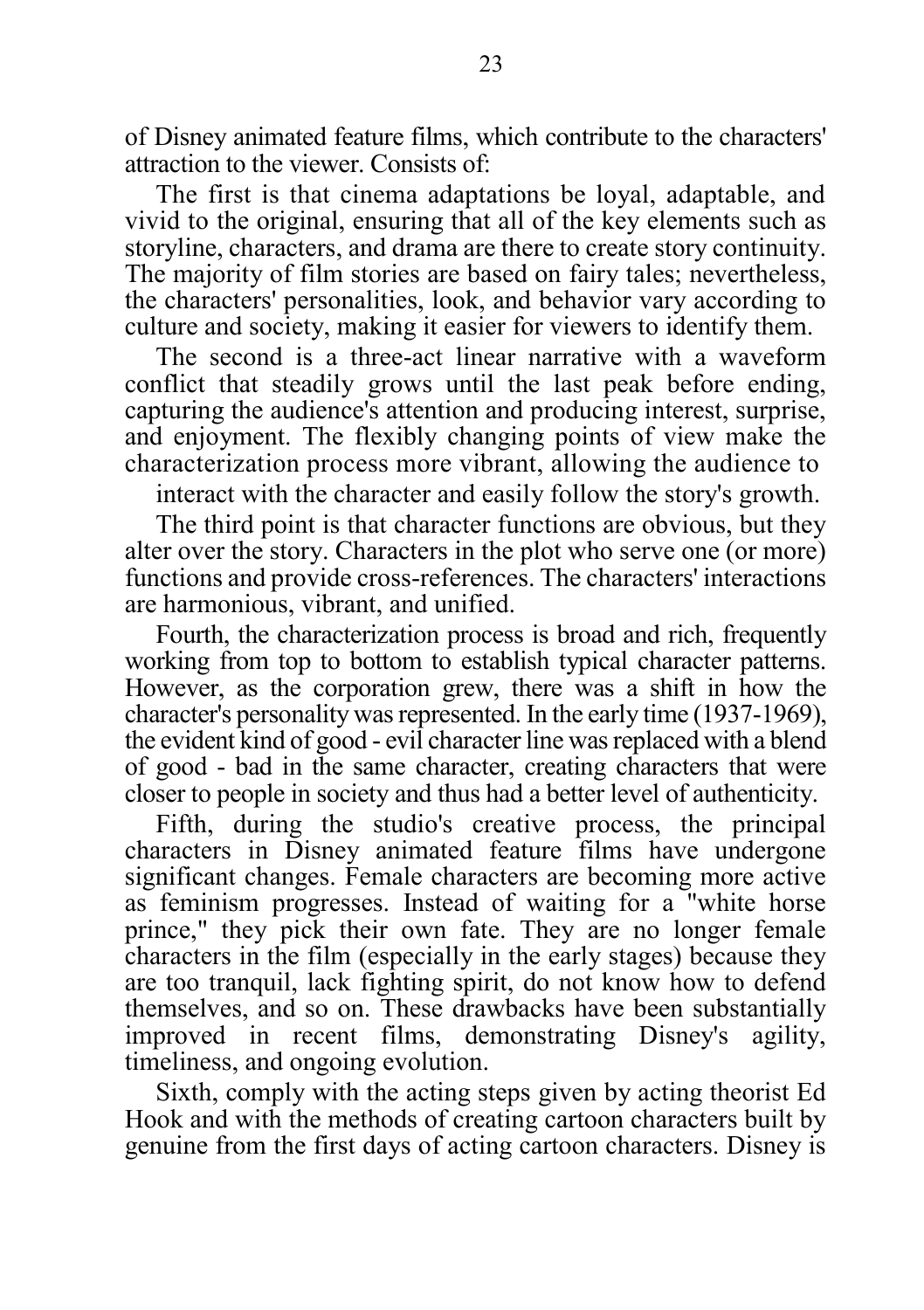lively, funny and rich. As early as 1937 when making the movie *Snow White and the Seven Dwarfs*, Disney came up with a method of creating cartoon character personalities to help animated characters have distinct personalities expressed through appearance, dialogue, and actions. Because of their actions, behavior, and how to interact with other characters, the audience can easily identify and empathize with the characters. The high anthropomorphization of the animal characters makes up the appeal of every Disney movie animal character.

Seventh, Disney animated pictures have a distinct"synchronized sensation" achieved by effectively blending sound and vision.

For the audience, music is an unending source of inspiration. It clearly depicts emotions and feelings, as well as the purpose of life of the characters, establishing a subtle yet profound link between the audience and the characters.

Eighth, Disney characters are culturally diversified, providing viewers with remarkable experiences as well as clear messages about good and evil, love, family devotion, friendship, objectives and aspirations to find greatness. Lessons are given figuratively so that the audience can learn on their own terms.

Ninth, Disney animated features are criticized for character stereotypes, too dissimilar adaptations of original content, or wimpy female characters...etc. However, these drawbacks have been solved in recent films and are always altering with Disney's improvement.

3/ Based on the findings of research and analysis on how to develop characters in Disney animated feature films, the study examined the advantages and disadvantages of Vietnamese animated films through a variety of typical films in order to make recommendations for Vietnamese animators to consider. It can be seen that there have lately been a number of films with substantial changes in the method of script adaptation, character development with vivid and dramatic storytelling, excellent character performance, and a harmonic mix of music and pictures that are appealing to spectators. Movies like *Little Match Girl*, *The Legend of the Pieu Scarf*, and *Straw's Scarecrow*, among others, have provided encouraging signs for the future growth of animated feature films.